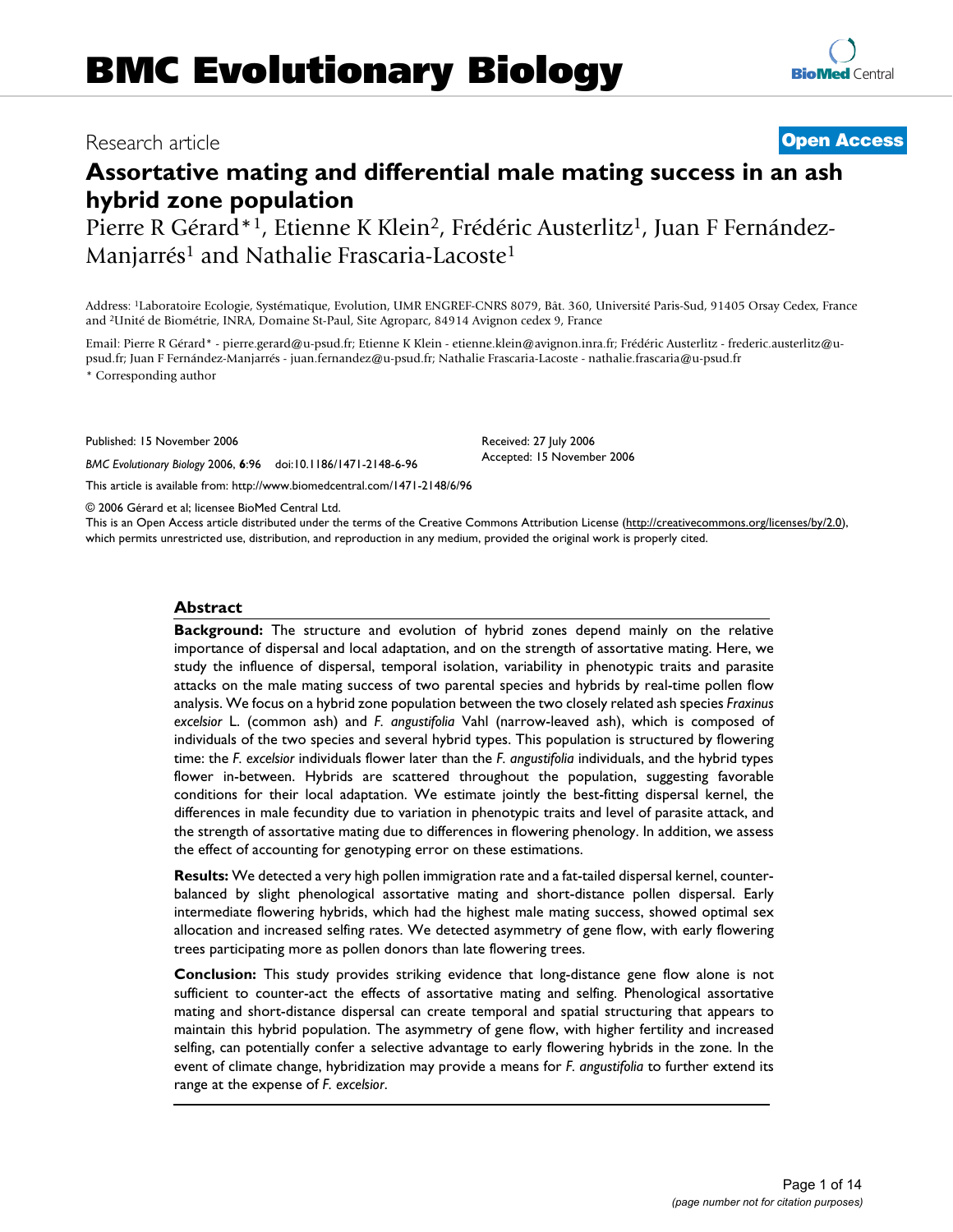# **Background**

Hybrid zones, where lineages differentiable by one or more heritable traits meet and intercross, provide unique opportunities for studying the nature and dynamics of barriers to gene exchange. The evolution of these barriers can have many different outcomes, including divergence of populations leading to speciation, collapse of differentiated populations, hybrid speciation or invasion. The structure and evolution of hybrid zones depend mainly on the relative importance of dispersal, local adaptation and the fitness of hybrids [1,2], influencing the strength of reproductive isolation. For example, with relatively high dispersal between adjacent populations, gene exchange between species is prevented only if local adaptation is sufficiently strong to eliminate hybrids. Temporal isolation is a particular ecological isolation process that can result from divergent adaptations and cause assortative mating by itself. It involves differences in reproductive timing and can be the result of behavioral or developmental schedule divergences [3,4]. In this study we focus mainly on the role of dispersal and temporal assortative mating in shaping the mating patterns in a plant hybrid zone population, and on the relative male fitness of hybrids and parental species.

Pollen dispersal is an important factor influencing the dynamics and evolution of plant populations (e.g. [5,6]). In particular, the frequency of long-distance dispersal events can have strong effects on the distribution of genetic diversity by connecting distant demes in metapopulations [7,8]: in contact zones, it may have important consequences because it can break down the genetic integrity of locally adapted populations and counter-balance the strength of selection. Several processes can limit gene flow despite long-distance dispersal, and thereby increase the efficiency of response to selection. High selfing rates for example may preserve genetic integrity of well-adapted populations, but on the other hand they can also generate inbreeding depression and reduce the effect of selection [9-11]. In plants, temporal assortative mating is usually due to flowering time differences, which can also impede gene flow despite sympatry. If parental species are adapted to different habitats in parapatry, divergence in flowering time can be reinforced in the contact zone, thereby preventing gene flow and maladaptive hybridization. Examples of this can be seen in natural populations of *Agrostis tenuis* and *Anthoxanthum odoratum* at mine boundaries [12] and in *A. odoratum* growing under different treatments in the 150-year old Park Grass Experiment [13]. In contrast, if divergent flowering times are selected in allopatry by different environmental factors, they may overlap in sympatry if intermediate ecotones exist [3] or in the case of habitat disturbance (e.g. [14]). If hybrids do not suffer reduced fitness, the only way to maintain temporal isolation is a variation of selection regimes through the reproductive season [15]. Indeed, as flowering times are often highly heritable, assortative mating due to flowering phenology can strongly influence the response to selection, for example it can increase the rate of response to directional selection [16,17]. Moreover, in the case of strong temporal isolation, high selfing rates can provide reproductive insurance and thus contribute to maintain this isolation.

Local scale studies involving cross-generational approaches with molecular markers are known to be useful for exploring the interactions between selection, assortative mating and dispersal in natural hybrid populations [18]. However, very few recent studies have used methods such as paternity or mating system analyses to estimate the importance of assortment and/or heterogeneity in mating success in structuring hybrid zones of plants (e.g. [19-21]) or animals (e.g. [22]). Detecting temporal assortative mating, i.e. the correlation in flowering time between pollen donors and recipients, can be accomplished at a local scale by paternity analysis [23]. Here we extend a recently developed mating model [24] to estimate the level of temporal assortative mating, along with other important parameters involved in the evolution of a hybrid zone population between two closely related forest tree species.

The two European ash species *Fraxinus excelsior* L. and *F. angustifolia* Vahl have separate distributions in France but occur in sympatry in several contact zones where they hybridize [25], although they show completely disjoint flowering phenologies in allopatry [26,27]. We previously showed that the extent of hybridization seems to be limited by climatic variations in some regions, but intermediate conditions provide ecotones where hybrids are widespread, such as in the Loire valley in central France [25]. Here we focus on one of the populations of this hybrid zone, in which we have shown that genetic and morphological differentiation of the adult trees correlates with differences in flowering times, producing isolation by time patterns [28]. Individuals with extreme phenologies appear genetically and morphologically similar to one parental species, while intermediate flowering individuals cluster into several hybrid classes with flowering dates between those of the two species. Moreover, we showed that these intermediate flowering hybrids produced more flowers and fruits over the two years of study. If these high levels of flowering and fruiting lead to a higher fitness, we may expect that these hybrid genotypes will rapidly invade the zone, especially if assortative mating occurs and/or selfing is frequent. The two parental species are known to be outcrossing species (e.g.  $t_m$  values provide outcrossing rates between 0.94 and 1 for *F. excelsior* [29,30], and between 0.95 and 1 for *F. angustifolia* [Fernandez-Manjarrés and Gérard, unpublished]) but to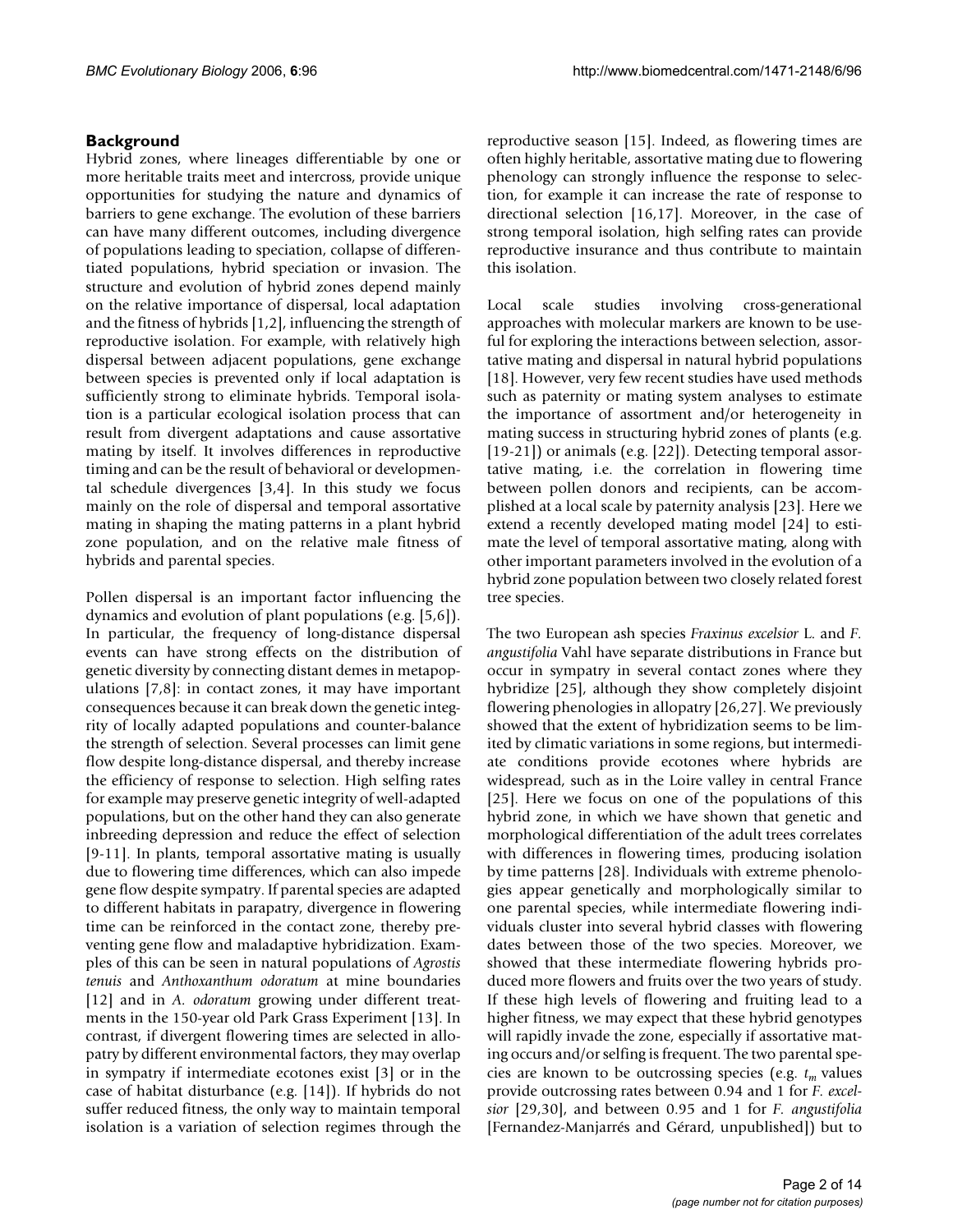date, there have been no study examining the level of selfing in hybrids.

In this paper, we use a modified version of the mixed-mating model [24,31,32] to explore the relative importance of diverse forces influencing the evolution of this hybrid zone population by estimating jointly: (i) the pollen dispersal kernel and the rate of pollen immigration from outside the population, (ii) the strength of spatial and temporal assortative mating, (iii) the selfing rate within the population, (iv) the relative male fitness through mating success of the parental species and different intermediate flowering hybrids and (v) the effect of different phenotypic trait variations on male fecundity (i.e. sexual phenotype, flowering intensity, tree size and fruit production), and (vi) the effect of floral parasite infection intensity on the male fecundity. We also estimate the variation in selfing rates among phenological groups in order to assess the level of selfing in hybrids compared with the parental species. Additionally, we study the impact of the genotyping error rate assumed in the method, as it can have a strong impact on the estimation of relative mating successes [33,34].

# **Results**

# *Joint estimation of the dispersal kernel, temporal assortative mating and male fecundities Dispersal kernel and immigration*

The exponential power dispersal kernel provided here a better fit than the normal or the exponential kernel and than panmixia. Note however that the fit of the exponential power was not significantly better than the exponential kernel assuming a genotyping error rate of 0% and 0.1% (Table 1). The estimated dispersal kernel was fat-

tailed: the shape parameters (  $\hat{b}$  ) were lower than 1 (Table 1). Assuming genotyping error rate of 0.1% or 2.5% decreased the estimates of the scale parameter of the Gaussian and exponential kernels leading to shorter dispersal distances. In contrast, high genotyping error led to fattertailed exponential power kernel (i.e. with a smaller shape parameter *b*) and also to a greater mean dispersal distance (Table 1 and Figure 1). The estimated immigration rates decreased when the rate of assumed genotyping errors increased (Table 1), but was still  $~60\%$  for the highest assumed error rate.

#### *Temporal assortative mating*

The complete *model 1*, which modelled relative flowering phenology, provided a significantly better fit than the model without any effect of relative phenology when accounting for genotyping error (Table 2). The highest reproductive successes were observed when males flow-



#### Figure I

Log-plot of dispersal kernels estimated under the Gaussian (dotted lines), exponential (dashed lines) and exponential power (plain lines) models, without error rate (black) and with low error rate (dark grey) and high error rate (soft grey). All kernels were estimated under the complete model (model 1).

ered slightly earlier than the trees they fertilize ( $\hat{g}_{-1}$  and  $\hat{g}_{-2}$ >  $g_0$ ) or when they belonged to the same phenological group (*g*0, fixed here at 1). Relative male fecundities decreased as the pollen-recipient trees flowered earlier than the pollen emitting trees. The fecundity on pollenrecipient trees that differed from 4 phenological groups (i.e. *g*-4, the fecundity of *F. angustifolia* males on *F. excelsior* females) was estimated at 0. Accounting for possible genotyping errors did not substantially change the range of values of  $\hat{g}$ , except for  $\hat{g}$ <sub>-1</sub>, which was estimated at a much lower value when no genotyping errors were assumed (Table 2).

#### *Male mating success of phenological groups*

The complete *model 2*, where the fertility of each phenological group was estimated over all pollen-recipient trees regardless of their flowering time, provided a significantly better fit than the model without any effect of phenology (*P* < 0.01, *P* < 0.001 and *P* < 0.001 respectively with 0%, 0.1% and 2.5% of genotyping error). The estimated male fecundity was significantly higher for phenological group 2 than for all other groups, and the estimated fecundity of the late flowering "*F. excelsior*" group 5 was zero when assuming no error (Figure 2). All other parameters (dispersal, fecundity, *s* and *m*) did not change compared to *model 1*.

#### *Effect of phenotypic trait variations and gall attacks*

Flowering intensity and diameter at breast height (DBH) had a significant effect on the relative male fecundities, regardless of the assumed error rate (Table 2): male fecun-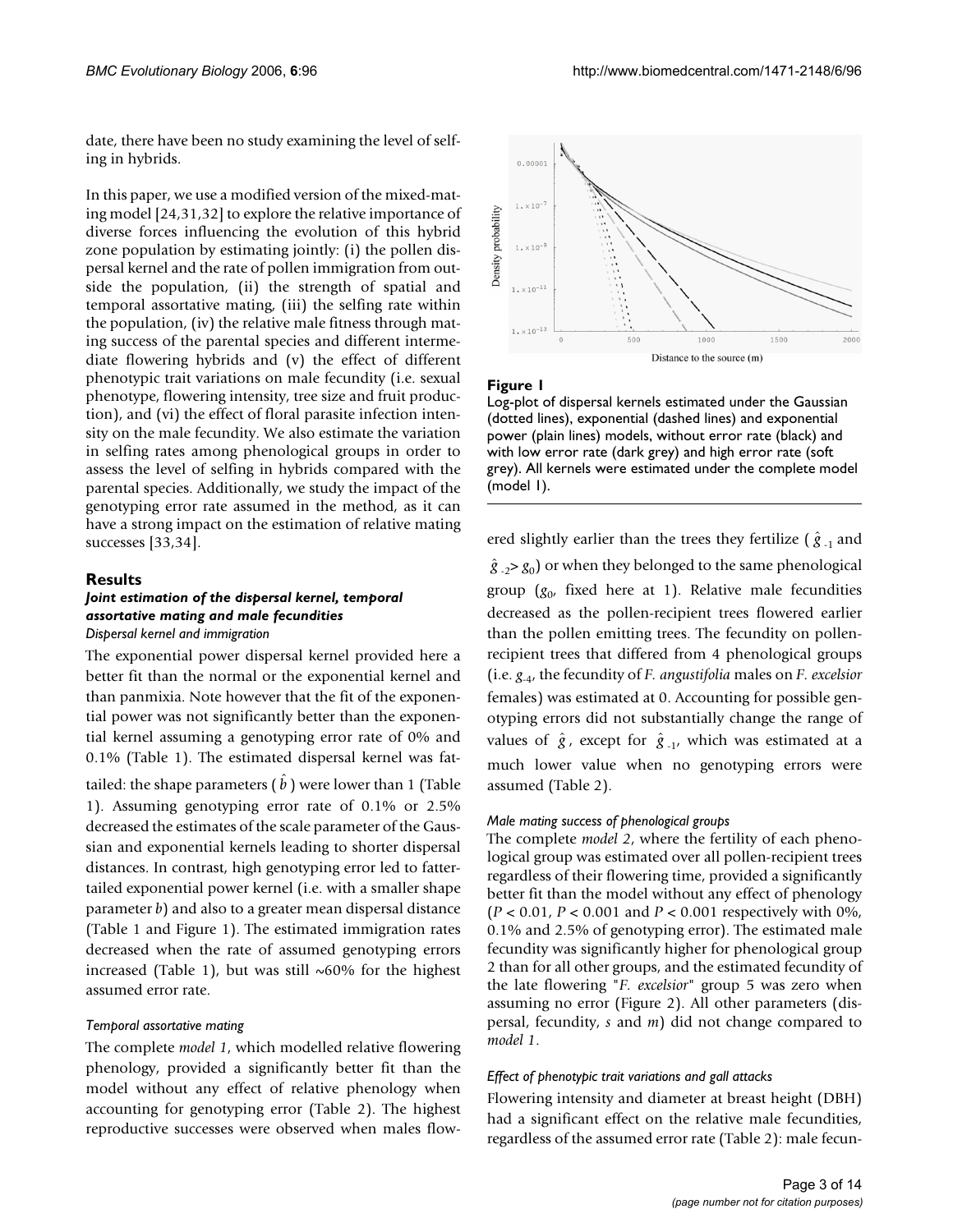| Genotyping<br>error | Dispersal distribution | Parameter estimates |                    |                    |                    |                     |                          |       | <b>LRT</b>     |  |  |
|---------------------|------------------------|---------------------|--------------------|--------------------|--------------------|---------------------|--------------------------|-------|----------------|--|--|
|                     |                        | -L                  | $\hat{m}$ [CI]     | $\hat{s}$ [CI]     | $b$ [CI]           | $\hat{\delta}$ [CI] | d.f.                     | K     | P-value        |  |  |
| Without             | Normal                 | 9590.3              | $0.82$ [0.78-0.85] | $0.10$ [0.07-0.13] |                    | 98 [80-135]         |                          | 9.6   | < 0.01         |  |  |
|                     | Exponential            | 9586.1              | $0.82$ [0.78-0.85] | $0.10$ [0.07-0.13] |                    | $106$ [74-164]      |                          | 1.2   | 0.29           |  |  |
|                     | Exp. power             | 9585.5              | $0.82$ [0.78-0.85] | $0.10$ [0.07-0.13] | $0.63$ [0.28-1.33] | 147 [90-1072]       | $\overline{\phantom{a}}$ |       | $\blacksquare$ |  |  |
|                     | Spatial panmixia       | 9612.4              | $0.81$ [0.77-0.85] | $0.10$ [0.07-0.13] |                    |                     | $\overline{2}$           | 53.8  | $< 10^{-10}$   |  |  |
| Low                 | Normal                 | 9565.5              | $0.72$ [0.67-0.76] | $0.11$ [0.09-0.15] |                    | $90$ [72-105]       |                          | 25    | $< 10^{-5}$    |  |  |
|                     | Exponential            | 9554.4              | $0.72$ [0.67-0.76] | $0.11$ [0.09-0.15] |                    | 84 [66-108]         |                          | 2.8   | 0.098          |  |  |
|                     | Exp. power             | 9553.0              | $0.72$ [0.67-0.76] | $0.11$ [0.08-0.14] | $0.59$ [0.41-1.02] | $119$ [70-215]      | $\overline{\phantom{0}}$ |       |                |  |  |
|                     | Spatial panmixia       | 9615.3              | $0.73$ [0.69-0.78] | $0.11$ [0.09-0.15] |                    |                     | $\overline{2}$           | 124.6 | 0              |  |  |
| High                | Normal                 | 9207.5              | $0.63$ [0.58-0.67] | $0.12$ [0.09-0.15] |                    | 78 [68-98]          |                          | 45.4  | $< 10^{-10}$   |  |  |
|                     | Exponential            | 9188.7              | $0.63$ [0.58-0.67] | $0.12$ [0.09-0.15] |                    | 84 [68-104]         |                          | 7.8   | < 0.01         |  |  |
|                     | Exp. power             | 9184.8              | $0.62$ [0.57-0.67] | $0.12$ [0.09-0.15] | $0.52$ [0.38-0.86] | $140$ [75-233]      | $\blacksquare$           |       |                |  |  |
|                     | Spatial panmixia       | 9291.0              | $0.62$ [0.58-0.67] | $0.12$ [0.09-0.15] |                    |                     | $\overline{2}$           | 212.4 | 0              |  |  |

#### **Table 1: Dispersal and selfing parameter estimates**

Selfing rate (*s*), immigration rate (*m*) and pollen dispersal parameters estimated under models 1 and 2, and confidence intervals at 95% (IC). The quality of fit was evaluated through the log-likelihood (*L*) of the data set under each model, and tested by a Likelihood-Ratio Test (LRT) comparing fits under the nested model and the complete model (Equation 4) with Exp. Power kernel. *K* is the LRT statistics and d.f. the number of degrees of

freedom. Values of mean dispersal distance estimates (  $\hat{\delta}$  ) are expressed in meters

dities were higher for trees with larger DBH and with larger flowering intensities. No other factor had a significant effect, except gall attacks for the assumed error rate of 0.1% (severely attacked trees had lower fecundities), while fruiting intensity had a marginally significant effect (*P*-value = 0.06, higher male fecundity for trees producing more fruits). The effect of the sexual type was never significant. The range of estimated relative fertilities did not change substantially when accounting for genotyping errors, except  $\hat{f}_4$  for flowering intensity,  $\hat{f}_3$  for gall attacks with a high error and all fertilities for sexual type (particularly  $\hat{f}_1$  corresponding to the relative fertility of males) (Table 3).

#### *Male effective population density*

With *model 1*, we estimated from equation (8) the reduction of effective male population density (  $\hat{d}$  <sub>em</sub>/ $d_{obs}$ ) when only accounting for variation in phenotypic traits as 0.32 when the assumed genotyping error rate was set at 0%, 0.24 for a rate of 0.1%, and 0.27 for a rate of 2.5%.

The mean reduction of effective male population density due to phenotypic traits and temporal assortative mating was estimated at (  $\hat{d}_{em}/d_{obs}$ ) = 0.30, 0.23 and 0.27 (with an error rate of 0%, 0.1% and 2.5% respectively). Among pollen-recipients, regardless of genotyping error, the highest reductions were estimated from the pollen clouds of

|  |  | Table 2: Temporal assortative mating parameter estimates |
|--|--|----------------------------------------------------------|
|--|--|----------------------------------------------------------|

| Genotyping<br>error    |             |                                                                |                                           | Parameter estimates                                                                     |    |                                                        |                                                                                       |                       |                |                | LRT                 |                                |
|------------------------|-------------|----------------------------------------------------------------|-------------------------------------------|-----------------------------------------------------------------------------------------|----|--------------------------------------------------------|---------------------------------------------------------------------------------------|-----------------------|----------------|----------------|---------------------|--------------------------------|
|                        | $g_{4}$     | $\tilde{g}_{-3}$ [CI]                                          | $\hat{g}_{-2}$ [CI]                       | $\tilde{g}$ [CI]                                                                        | go | $\hat{g}_{+1}$ [CI]                                    | $\hat{g}_{+2}$ [CI]                                                                   | $\hat{g}_{+3}$        | $g_{+4}$ d.f   |                | К                   | P-value                        |
| Without<br>Low<br>High | 0<br>0<br>0 | $0.24$ [0.06-0.96]<br>$0.16$ [0.02-1.30]<br>$0.17$ [0.08-0.39] | $1.15$ [0.05-24.78]<br>$1.44$ [0.80-2.59] | $0.84$ [0.12-5.97]<br>$1.72$ [0.92-3.19]<br>1.41 $[0.12 - 16.16]$ 1.55 $[0.21 - 11.25]$ |    | $1.00$ 0.35 [0.12-1.01]<br>$1.00$ 0.51 $[0.21 - 1.26]$ | $1.00$ 0.55 [0.10-3.19] 0.59 [0.03-10.77]<br>$0.15$ [0.02-1.02]<br>$0.07$ [0.05-0.09] | $\mathbf 0$<br>0<br>0 | ۰.<br>۰.<br>۰. | 5.<br>5.<br>5. | 4.0<br>20.4<br>37.0 | 0.57<br>< 0.001<br>$< 10^{-5}$ |

Assortative mating parameters relative to phenology (*g*) estimated under complete model (Equation 4) with Exp. Power kernel, and confidence intervals at 95% (CI). Indices for parameter estimates indicate the difference in number of phenological groups between the two parents (Father-Mother). The effect of relative phenology was tested by removing it (i.e. temporal panmixia) and comparing to the complete model by a LRT.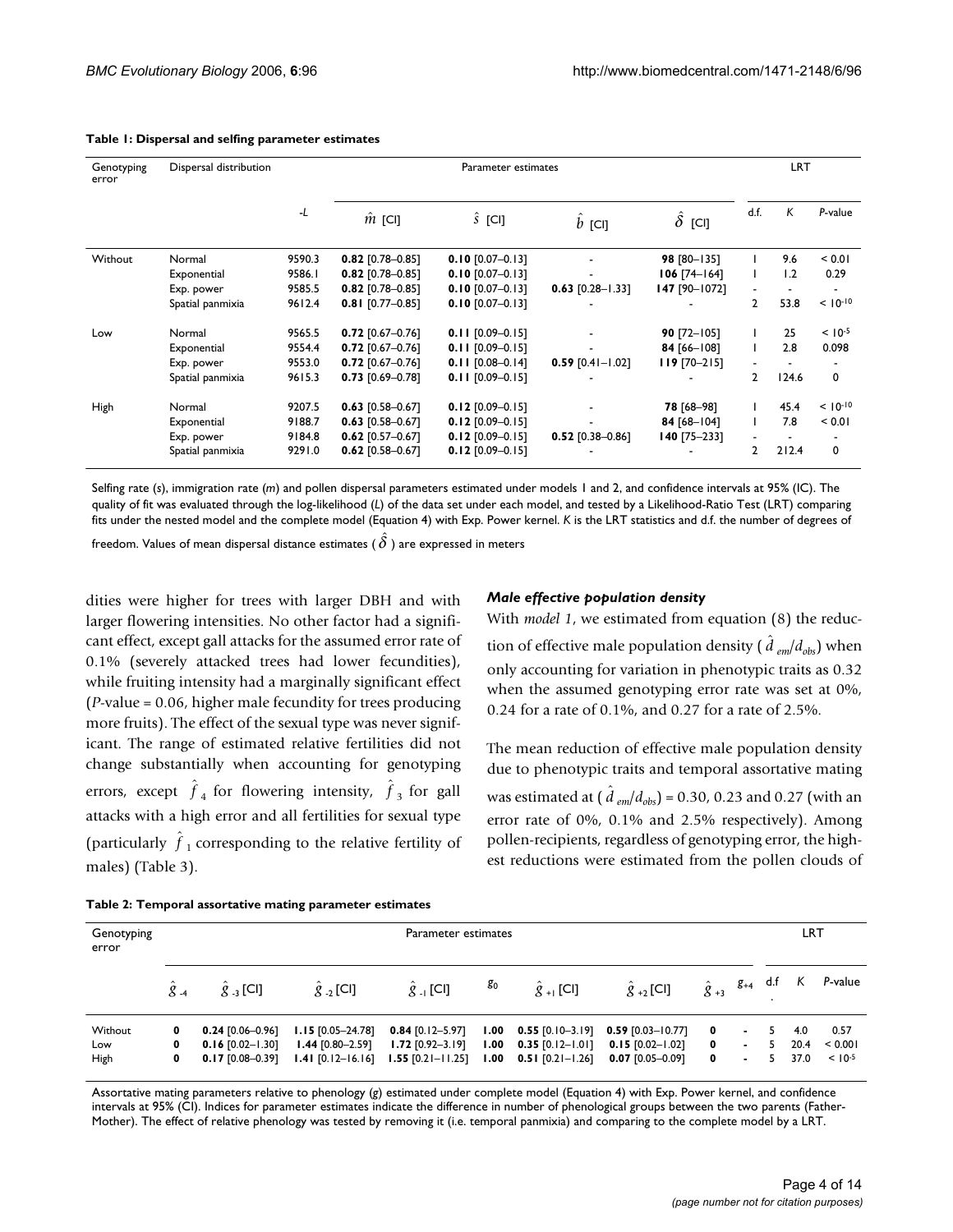

# Figure 2

Estimates of relative fecundities of phenological groups, with or without accounting for genotyping error.

pollen-recipients belonging to the two latest phenological groups (4 and 5), and particularly that of group 5 (almost two-fold decrease, results not shown).

Finally, the mean reduction of effective male population density due to phenotypic traits, temporal assortative mating and non-random dispersal was estimated to (  $d$   $_{em}/d_{obs}$ )

= 0.09, 0.07 and 0.06 with an error rate of 0%, 0.1% and 2.5% respectively.

# *Selfing rates*

The overall selfing rate estimated with *model 1*or *2* was 10% and was slightly affected by genotyping error (Table 1). It varied among phenological groups (Figure 3) and among families, as estimated by MLTR: the mean outcrossing rate  $(t_m)$  was significantly different from 1 within half of the families, with values ranging from 31% to 88% (i.e. selfing rates ranging from 12% to 69%). The selfing rate was close to 20% in group 2 ( $t_m$  = 82.7%, standard deviation = 7.7%). In group 3, the selfing rate was estimated at 7% ( $t_m$  = 93%, SD = 0.066): the family-level  $t_m$  values were significantly different from 1 within 3/8 families, ranging between 62.5% and 94%. The selfing rate was estimated at zero in the two latest flowering groups (4 and 5).

# **Discussion**

# *Methodological insights*

According to Araki and Blouin [33], assignment error can have a strong effect on the estimation of the relative reproductive successes of different groups, particularly by increasing type II errors (assignment of an untrue parent) when the proportion of unsampled parents is high. Avoiding these errors is generally difficult [35]. Here, we accounted for genotyping errors more realistically than previous methods [36], where a mistyped allele can be of

| Genotyping<br>error |                     |                       |                    | Parameter estimates |                        |                       |              | <b>LRT</b> |             |  |
|---------------------|---------------------|-----------------------|--------------------|---------------------|------------------------|-----------------------|--------------|------------|-------------|--|
|                     | Phenotypical trait  | $f_{\perp}$ [CI]      | $\hat{f}_2$ [CI]   | $\hat{f}_3$ [CI]    | $\hat{f}_4$ [CI]       | $f$ <sub>5</sub> [CI] | df           | K          | P-value     |  |
| Without             | Flowering intensity | $0.06$ [0.01-1.11]    | $0.34$ [0.04-3.26] | $0.91$ [0.10-8.02]  | $0.63$ [0.06-6.23]     | 1.00                  | 4            | 12.6       | < 0.05      |  |
|                     | <b>DBH</b>          | 0                     | $0.21$ [0.04-1.02] | $0.68$ [0.20-2.30]  | $1.31$ $[0.44 - 3.90]$ | 1.00                  | 3            | 24.2       | $< 10^{-3}$ |  |
|                     | Fruiting intensity  | $0.47$ [0.03-8.27]    | $0.57$ [0.05-6.19] | $0.30$ [0.03-3.02]  | $0.35$ [0.03-3.47]     | 1.00                  | 4            | 2.6        | 0.64        |  |
|                     | Gall attacks        | 1.00                  | $1.56$ [0.32-7.65] | $1.71$ [0.52-5.61]  | $0.41$ [0.07-2.21]     | 0                     | 3            | 5.0        | 0.18        |  |
|                     | Sexual type         | 0                     | 1.00               | $0.97$ [0.13-7.32]  | $1.14$ [0.16-8.33]     |                       | $\mathbf{2}$ | 1.4        | 0.51        |  |
| Low                 | Flowering intensity | $0.27$ [0.07-1.02]    | $0.53$ [0.19-1.48] | $0.92$ [0.35-2.43]  | $1.72$ [0.66-4.51]     | 1.00                  | 4            | 16.0       | < 0.01      |  |
|                     | <b>DBH</b>          | 0                     | $0.28$ [0.10-0.78] | $0.62$ [0.24-1.58]  | $1.39$ [0.61-3.14]     | 1.00                  | 3            | 34.4       | $< 10^{-5}$ |  |
|                     | Fruiting intensity  | $0.10$ [0.02-0.39]    | $0.31$ [0.12-0.85] | $0.16$ [0.05-0.48]  | $0.22$ [0.08-0.58]     | 1.00                  | 4            | 9.2        | 0.06        |  |
|                     | Gall attacks        | 1.00                  | $2.21$ [0.80-6.15] | $2.48$ [1.13-5.45]  | $0.90$ [0.29-2.76]     | 0                     | 3            | 8.2        | < 0.05      |  |
|                     | Sexual type         | $12.01$ [1.12-128.30] | 1.00               | $1.14$ [0.31-4.20]  | $0.84$ [0.24-2.97]     |                       | 3            | 2.2        | 0.54        |  |
| High                | Flowering intensity | $0.18$ [0.04-0.79]    | $0.35$ [0.10-1.27] | $0.84$ [0.26-2.78]  | $1.67$ [0.50-5.63]     | 1.00                  | 4            | 35.2       | $< 10^{-5}$ |  |
|                     | <b>DBH</b>          | $0.03$ [0.01-0.28]    | $0.34$ [0.15-0.79] | $0.84$ [0.41-1.75]  | $1.24$ [0.62-2.50]     | 1.00                  | 4            | 44.0       | $< 10^{-5}$ |  |
|                     | Fruiting intensity  | $0.28$ [0.05-1.54]    | $0.71$ [0.20-2.47] | $0.37$ [0.11-1.26]  | $0.49$ [0.15-1.62]     | 1.00                  | 4            | 7.8        | 0.10        |  |
|                     | Gall attacks        | 1.00                  | $2.16$ [0.76-6.18] | $1.71$ [0.85-3.47]  | $1.50$ [0.71-3.17]     | $0.60$ [0.07-5.22]    | 4            | 4.0        | 0.43        |  |
|                     | Sexual type         | $12.38$ [0.82-186.18] | 1.00               | $1.61$ [0.21-12.64] | $1.34$ [0.17-10.39]    |                       | 3            | 5.4        | 0.15        |  |

Fertility parameters relative to phenotypic traits and gall attacks (*f*) estimated under complete model (Equation 4) with Exp. Power kernel. The effect of each factor was tested by removing the factor and comparing to the complete model with all factors by a LRT. Indices indicate different levels of each factor (Flowering and Fruiting intensities: 1 = Anecdotal, 2 = Low, 3 = Intermediate, 4 = Abundant, 5 = Massive; DBH: 1 = < 40 cm,  $2 = 80$  cm,  $3 = 120$  cm,  $4 = 160$  cm,  $5 = 200$  cm; Gall attacks: 1 = Inexistent,  $2 =$  Low,  $3 =$  Intermediate,  $4 =$  High,  $5 =$  Massive; Sexual type: 1 = Pure males (MM), 2 = Hermaphrodites with a high proportion of male flowers (MH), 3 = Hermaphrodites with a low proportion of male flowers (HM), 4 = Pure hermaphrodites (HH).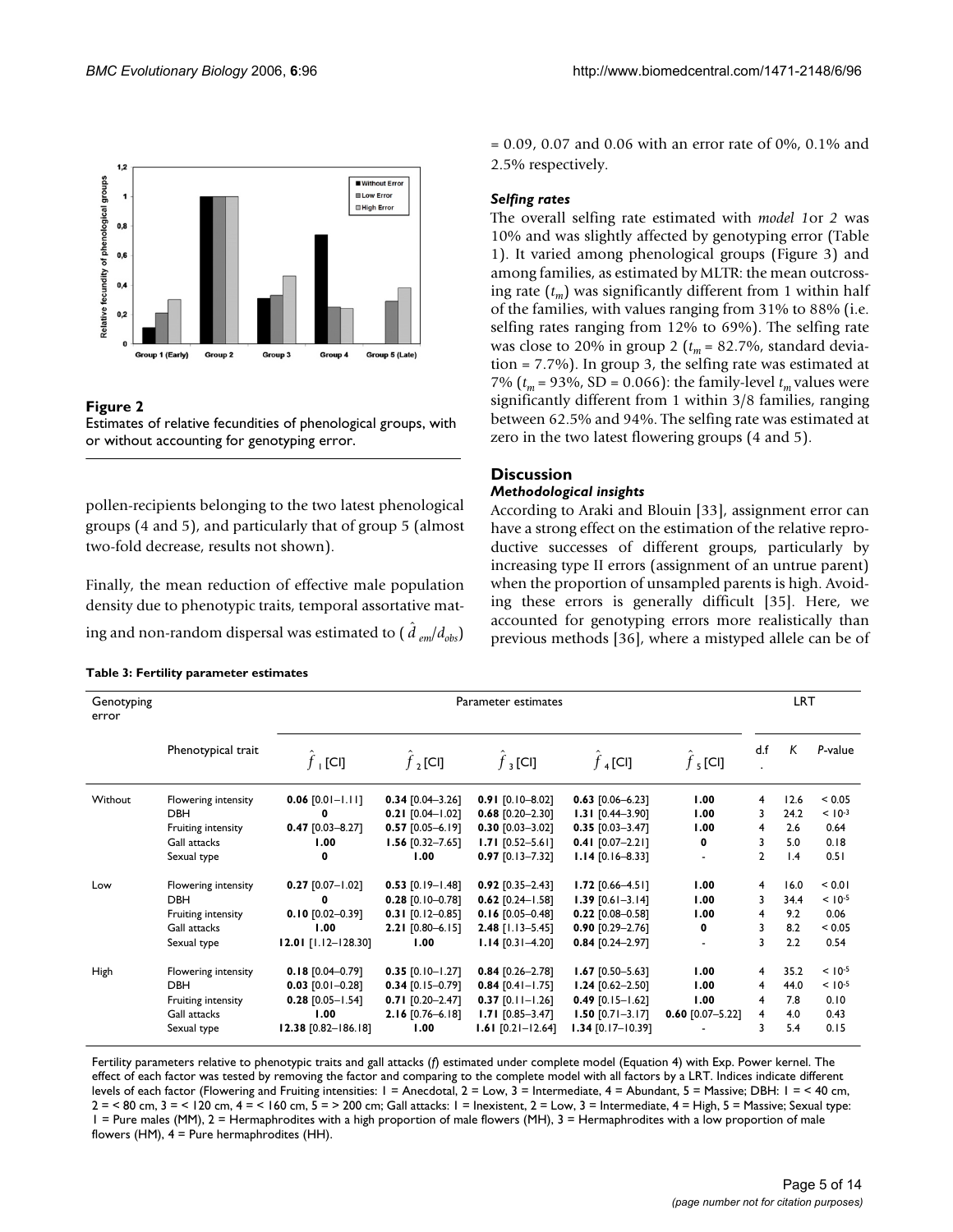

# Outcrossing rates *tm* mothers from each phenological group (2 to 5) **Figure 3** estimated from family arrays sampled on

Outcrossing rates  $t_m$  estimated from family arrays sampled on mothers from each phenological group (2 to 5). Standard errors were computed from 1000 bootstrap replicates over families.

any size compared to the original allele. Instead, we assumed that a genotyping error could be only of  $\pm$  1 repeat unit, which is more realistic for microsatellite loci.

As expected, some estimated parameter values varied with different assumed rates of error. However, the general trends remained quite similar: the estimates of dispersal parameters were relatively stable, and the ranking of relative phenology parameters, as well as fertility parameters of various phenotypic trait classes, were barely affected, except for sexual type. The main difference lay in the significance of effects, which was certainly due to the increased information provided by accounting for genotyping errors.

Similarly, the value of the estimated rate of external pollen (*m*) when genotyping errors were assumed may be more reliable than without errors. The very high value  $(\sim80\%)$ obtained when these errors were ignored illustrates a particular caveat of paternity analyses using microsatellite markers: higher allele numbers generally produce higher estimated immigration rates. Indeed, using paternity exclusion methods, the apparent gene flow was estimated here between 45% and 55% with four loci, depending on the level of polymorphism of the selected loci, and increased up to 70% with six loci (Gérard et al., unpublished results). Increasing the level of polymorphism of the chosen loci improves the stringency of paternity analysis, by reducing the rate of multiple assignments and type II errors. At the same time, however, more polymorphic loci increase the risk of overestimating external pollen flow by increasing the error rate.

# *Homogenizing effect of long-distance pollen dispersal*

We found a high level of pollen immigration, even when typing errors were accounted for (external pollen flow ~60% for the highest assumed genotyping error rate). This has also been found in other anemophilous forest tree species such as *Pseudotsuga menziesii* [37], or *Quercus robur* and *Q. petraea* [38]. Moreover, the best-fitting dispersal kernels were rather fat-tailed, which appears increasingly as a common feature in plants, including perennial herbs (e.g. [39,40]), crops (e.g. [41]) and forest trees (e.g. [42,43]). Long-distance dispersal may tend to connect distant populations, homogenizing differentiated gene pools. Here it is likely to have acted on the evolution of the hybrid zone of the two *Fraxinus* species, by connecting remote populations, increasing local genetic diversity [7] and possibly counteracting the effect of local adaptation if assortative mating is not strong enough. This long-distance dispersal has probably contributed to the creation and maintenance of a large-scale hybrid zone, as detected all along the Loire valley [25].

# *Isolating role of assortative mating and selfing Spatial assortative mating*

Contrary to long-distance dispersal, short-distance dispersal may limit gene exchange at a local scale. The estimate of the shape parameter *b* of the exponential power kernel was not much smaller than 1 (the value for an exponential kernel) and the estimated mean dispersal distance was quite low (100 <  $\hat{\delta}\,$  < 150 m, depending of the typing error rate). These findings are consistent with a previous study we conducted in the same population showing that coflowering trees were patchily distributed in space [28]. Thus, even if long-distance dispersal takes place at a nonnegligible rate, a substantial number of reproductive events inside the stand may occur within the patches. Short-distance may produce pronounced spatial genetic structure, as previously detected in this population [28].

# *Temporal assortative mating*

The homogenizing effect of long-distance dispersal may also be counteracted by temporal assortative mating. Even with incomplete assortative mating, a large part of insidestand reproductive events occurred within the same phenological group, which is strengthened by the high level of selfing. These patterns may contribute to maintain isolation by time patterns [28] and potentially increase the rate of response to selection [16,17].

One of our main results is that we detected no crosses between the parental species, as expected considering their phenologies. Thus, intermediate flowering hybrids could represent bridges to gene flow in the contact zone, as described for example for *Asclepias* species [44]. Inci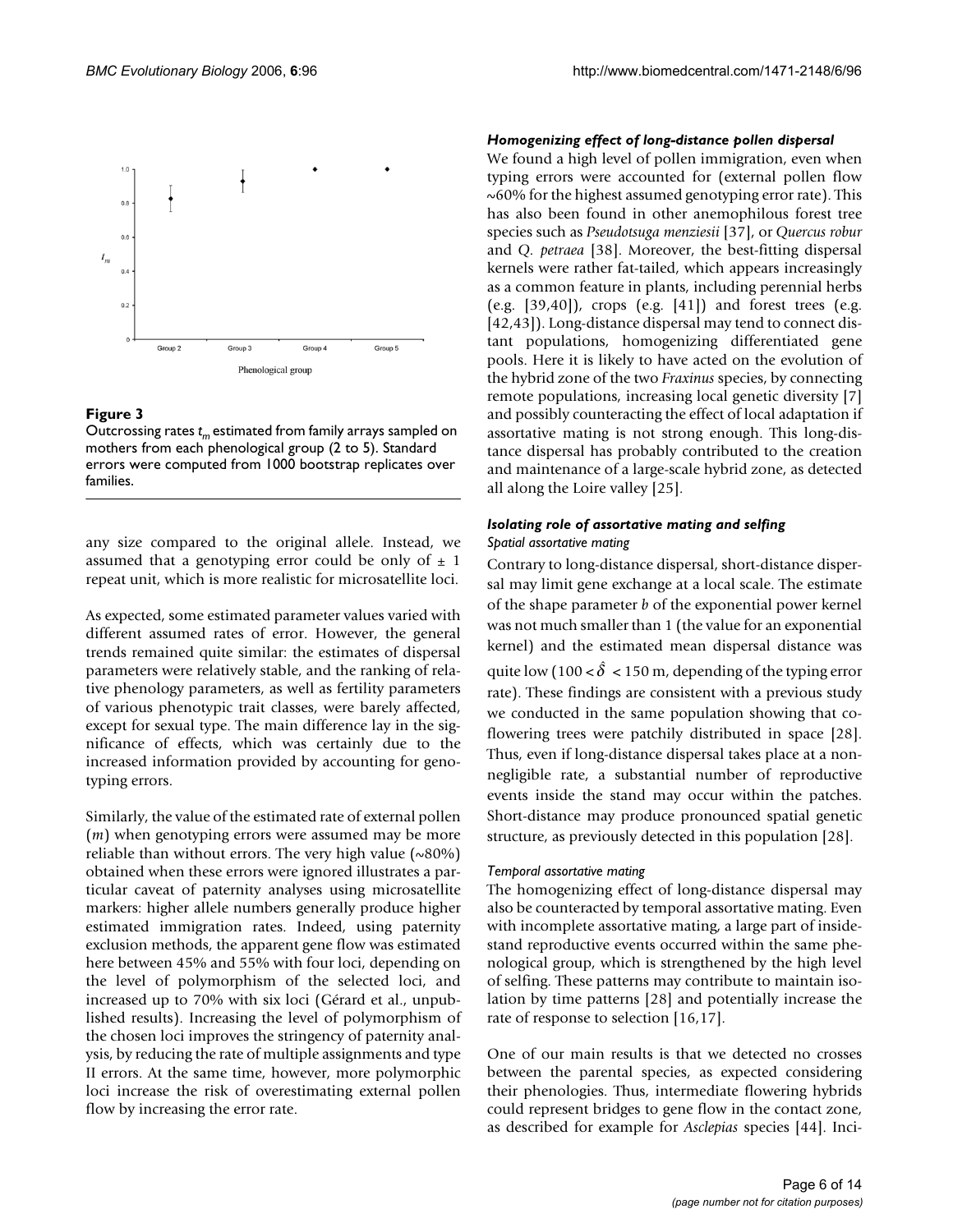dentally, the absence of mating events observed here between the two distinct species raises the question of how the first hybrids were produced. This could be due to exceptional events of hybridization between the two species, which occur at too low a rate to be detected in our study. For example, exceptionally hard winters, in which *F. angustifolia* individuals may have flowered much later than usual, as they require particular heat and chill conditions to flower [26], could have favoured the first hybridization events.

#### *Selfing rates*

High selfing rates may also contribute to counteract the homogenizing effect of long-distance dispersal, and thus help maintain temporal isolation and increase the success of well adapted genotypes if they do not suffer strong inbreeding depression. Indeed, it has been shown that a mutant exhibiting high selfing rates can invade locally stable outcrossing populations despite strong inbreeding depression [45]. The relatively high rates of self-fertilization of hybrids may provide an advantage for them in colonizing the hybrid zone, as the parental species show very limited selfing: the estimated rates vary between 0 and 6% for *F. excelsior* [29,30], and between 0 and 5% for *F. angustifolia* (Fernandez-Manjarrés and Gérard, unpublished). Given the low selfing rates of parental species, the occurrence of relatively high rates within intermediate flowering groups is surprising. The hypothesis of pollen limitation can be excluded for three reasons: (i) the number of individuals and the mean flowering intensities were higher in the groups where high selfing rates were detected [28], (ii) the reduction in effective male population density due to fertility parameters and phenology was smaller in pollen clouds of mothers from group 2 and 3  $\hat{d}_{em}/d_{obs}$ ) = 0.31 and 0.33 respectively), and (iii) mothers showing the highest selfing rates were not those that had the strongest reduction in their number of effective sires (results not shown). A possible explanation for this increased selfing may be a breakdown of epistasis in intermediate flowering hybrids, caused by linkage disequilibrium between alleles at loci involved in self-rejection mechanisms that co-evolved independently within the two species.

#### *Male mating success of hybrids and parental species*

The fertility of hybrids (i.e. the intermediate phenological groups), and in particular individuals from group 2, is higher than the fertility of either parental species (Groups 1 and 5). Differences in some phenotypic traits may participate in this increased fertility.

We found in our previous study [28] that intermediate flowering hybrids (groups 2–4) produced more flowers and had a large DBH (Table 4). Here we show that larger tree diameters and higher flowering intensities increased male fertility (Table 3), as expected for wind-pollinated species [46], and also detected in other tree species (e.g. [24]). This may contribute to increase the fertility of group  $\mathcal{L}$ 

Surprisingly, we did not detect any effect of the sexual type on fertility, probably due to the similar values of siring success of different classes of hermaphrodites (i.e. individuals with a majority of staminate flowers did not sire more seeds than perfect hermaphrodites). Thus male mating success did not depend on the relative proportions of staminate vs. perfect flowers. Nevertheless, a higher male fertility of males relative to hermaphrodites was detected in controlled crosses [47] and natural populations [30] of *F. excelsior*. This was retrieved here by the very high relative male fecundity of pure males estimated with a typing error rate but it should be nuanced by the very low frequency of males in the population (2%).

Optimal sex allocation may also contribute to increase the male fertility of hybrids. Indeed, trees producing many seeds also had the highest relative male fecundity. Our results are consistent with classical predictions of sex allocation theory, i.e. a constant optimal sex allocation for simultaneous hermaphroditism, where individuals simultaneously produce male and female gametes [48,49]. Nevertheless, many plant species seem to exhibit a gradual shift in sex allocation, and thereby in functional gender, with increasing size [46,50,51]. A positive correlation between male and female reproductive success has been detected in very few cases only [52-54]. Here we present a case where individuals with a high male mating success also show a high female success. Further long-term work is required to confirm that this observation remains true through time and for other hybrid populations.

The higher relative fertility of group 2 may be partly influenced by its lower mean level of gall attacks, compared with those of the other groups [28]. As gall mites (*Eriophyes fraxiniflora*) infect male ash flowers [55], it is expected that high attack levels would influence the relative male fecundity. Indeed, low levels of gall attacks seemed to have little effect but high rates strongly decreased relative fecundity.

# *Asymmetry of pollen flow and evolution of the hybrid zone*

Flowering phenology also generates asymmetrical pollen flow: trees are quite successful in fertilizing the individuals with a flowering period that overlaps their own but starts later. In contrast, they show quite limited success on the individuals that flower earlier than they do, even if the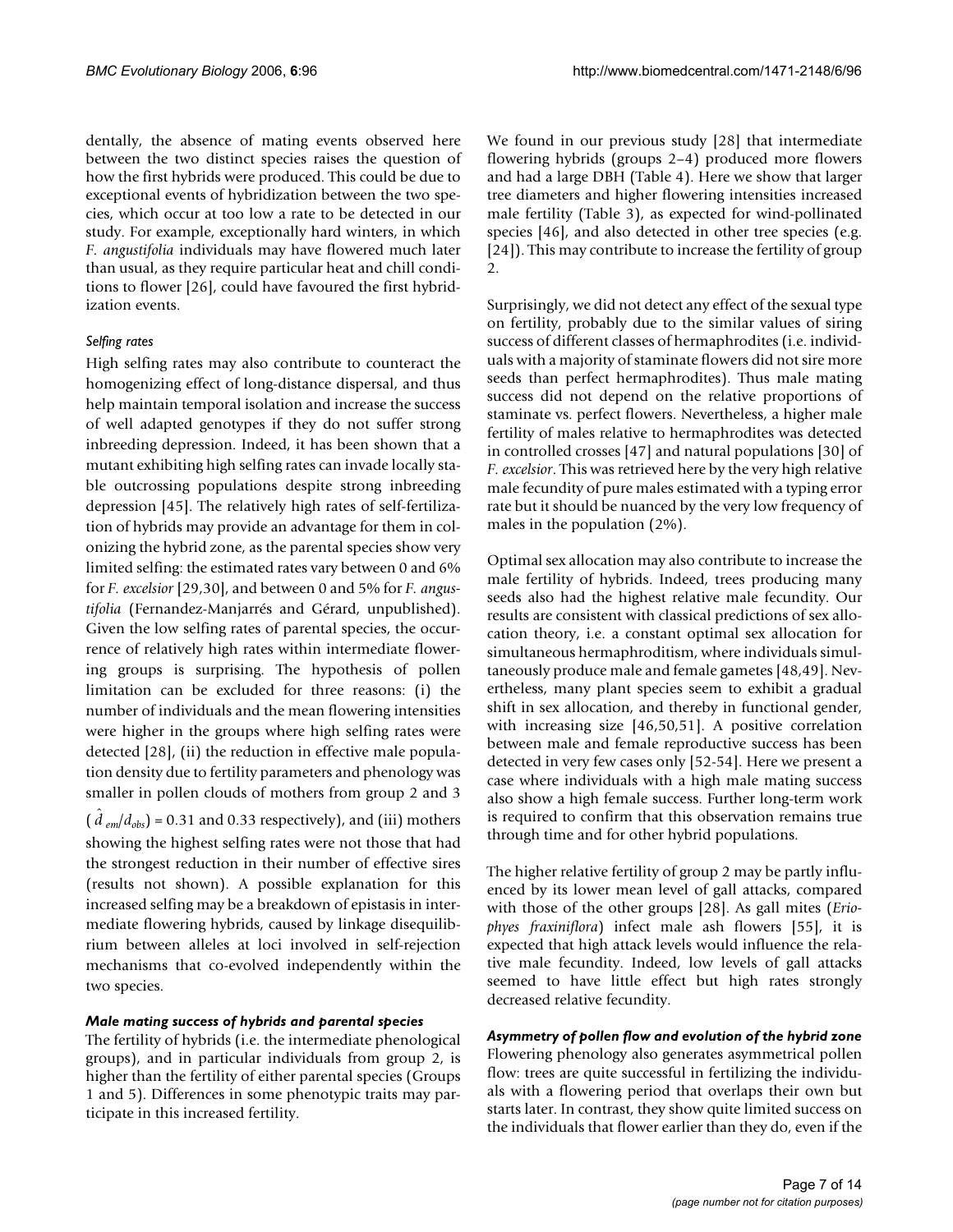|                       | Group I (Early) | Group 2       | Group 3      | Group 4      | Group 5 (Late) |
|-----------------------|-----------------|---------------|--------------|--------------|----------------|
| Number of individuals | 34              | 95            | 62           | 46           | 32             |
| <b>DBH</b>            | 111.85(9.50)    | 92.44 (4.71)  | 77.03 (6.44) | 78.80 (7.86) | 54.53 (8.38)   |
| Flowering intensity   | 1.50(0.13)      | 2.65(0.11)    | 2.69(0.12)   | 2.52(0.16)   | 1.62(0.19)     |
| Fruiting intensity    | 0.65(0.11)      | 1.54(0.10)    | 1.87(0.13)   | 1.83(0.17)   | 0.94(0.21)     |
| Gall attacks          | 0.35(0.14)      | 0.27(0.08)    | 0.49(0.13)   | 0.67(0.17)   | 0.53(0.21)     |
| Morphology (CDA I)    | $-0.67(0.13)$   | $-0.48(0.10)$ | 0.12(0.14)   | 0.26(0.17)   | 0.93(0.14)     |

**Table 4: Summary of phenotypic trait values in the phenological groups**

Mean values (standard errors) of different phenotypic traits in the five phenological groups. The data were taken from Gérard et al. [28]. Morphology values are the mean coordinates for the first canonical variable from a Canonical Discriminant Analysis. This analysis was performed on four morphological variables in populations of the two species and phenological groups (see [28] for further details).

flowering times overlap. This may result from the protogyny of the *Fraxinus* species: early flowering trees may participate in reproduction mainly as pollen donors. Mite attacks may also contribute to the observed asymmetry of gene flow by pollen since late flowering trees are more infected than early flowering trees [28]. They may also favour hybridization, by reducing the male fertility of late flowering trees. This asymmetry may provide a demographic advantage to early flowering hybrids because of the greater distances of pollen dispersal compared to seed dispersal in forest trees. On the other hand, although *F. angustifolia* individuals (Group1) had poor fertility during the year of study (which is likely due to higher susceptibility to late winter frosts, also affecting their fruit production), they may benefit from favourable years and contribute significantly to young seedling generations (Gérard et al. in preparation). Moreover, *F. angustifolia* shows reduced dormancy compared to *F. excelsior* [56], possibly conferring another demographic advantage. Thus, the invasive potential of *F. angustifolia* through hybridization in this region may be highly modified in the case of global warming.

Further work, however, is still needed to assess the relative fitness of seeds produced by different types of individuals, either selfed or outcrossed. Moreover, as pollen dispersal seems to occur over large distances, a larger sampling effort is perhaps needed to get more accurate estimates of the dynamics of the metapopulation in this hybrid zone. As the evolution of partially cross-fertile plant communities is greatly influenced by the strength of assortative mating and demographic characteristics [57], theoretical work is also needed to better understand the interaction of short- and long-distance dispersal and assortative mating, as well as environmental fluctuations (e.g. climate) in plant hybrid zones.

# **Conclusion**

Temporal and spatial assortative mating limit gene flow in this hybrid zone population, even if long-distance dispersal should tend to counter-act their effects. Gene flow

between parental species does not occur and intermediate flowering hybrids apparently represent bridges to gene flow between them. Early flowering hybrids, which have the highest male mating success, show optimal sex allocation which, with increasing selfing rates, can potentially confer to them a selective advantage in the hybrid zone. Moreover, temporal assortative mating could contribute to increasing the rate of response to selection by limiting gene flow between different classes of individuals.

The asymmetry of gene flow coming from early flowering pollen donors into late flowering recipients is probably a key factor involved in the dynamics and evolution of this hybrid population. If climate warming allows *F. angustifolia* not to suffer from winter frosts, the presence of hybrids could contribute to extending its range through this asymmetry. This study has strong implications for understanding the dynamics of forest hybrid zones and for the management of forest diversity in a climate change context.

# **Methods**

# *Focus species and sampling*

Common ash (*F. excelsior* L.) and narrow-leaved ash (*F. angustifolia* Vahl) are closely related species [58] with contrasted distributions across Europe: *F. angustifolia* has a Southern Mediterranean distribution, whereas *F. excelsior* occurs at more Northerly latitudes. They are in sympatry in several regions in France, such as the Loire and Saône valleys [25,59]. Both species are post-pioneer forest trees with a colonizing behavior and a discontinuous spatial distribution. They require abundant water, especially *F. angustifolia* which is often found in low elevation riparian forests, particularly in central France [59,60]. Both are protogynous, although anther dehiscence occurs while the stigma is still receptive, and pollen and fruits are winddispersed. *Fraxinus excelsior* has a complex trioecious breeding system: sexual types vary across a continuum from pure male individuals to pure females, with all kinds of hermaphrodites in between [47,55,61]. Much less is known regarding the mating system of *F. angustifolia*,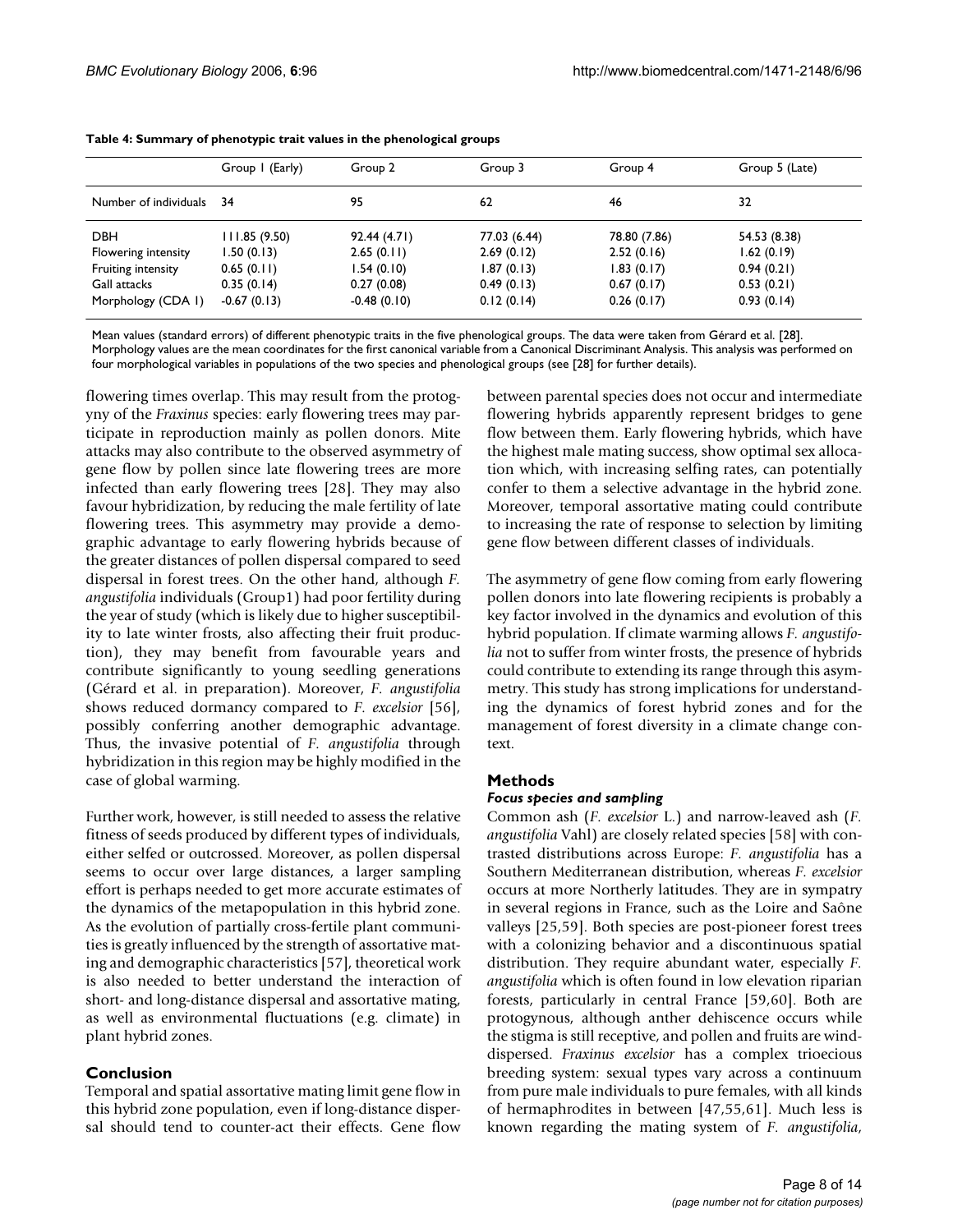which rather seems to be androdioecious [28]. The species differ in their phenology: initiation of flowering occurs between mid-March and early April for *F. excelsior*, and between mid-December and late January for *F. angustifolia*, with larger among-year variation [26,27].

The study site is an unmanaged, naturally regenerated population covering almost 7 ha, located at Saint-Dyésur-Loire (latitude 47° 39' 10" N, longitude 1° 28' 40" E, elevation 78 m.a.s.). It is along the Loire river in central France in a zone of sympatry between the two species (see [28] for all details on the stand along with a map). The population was composed of 269 flowering adult trees, and we observed a unimodal distribution of flowering dates, which ranged between the extreme phenologies of the two species. All trees were assigned to one of five phenological groups according to their flowering date (i.e. bud flush, just before pollen offset, 1 group = 2 weeks). These five phenological classes were validated by a Canonical Discriminant Analysis on morphological traits and microsatellite allelic frequencies, and by linkage disequilibrium estimation within and among groups ([28] and Table 4). We also measured the diameter at breast height (DBH), and grouped them into five discrete classes  $\approx$  40 cm to > 160 cm, with 40 cm intervals). We finally measured for each individual two fitness components, the flowering and fruiting intensity (each as a visuallyassessed 5-level class variable), as well as the intensity of floral gall attacks (also as a visually-assessed 5-level class variable: class 0 includes trees without any gall whereas in class 4, more than 80% of flowers were infected) (see Table 4). For each individual, we also recorded its sexual type, according to one of the four following categories: MM, MH, HM, HH, which correspond either to pure males (MM) or to three types of hermaphrodites, with either a majority of male flowers (MH) or a majority of hermaphroditic flowers (HM) or only hermaphroditic flowers (HH). We followed the classification of Morand-Prieur [30], who also observed three additional categories of trees (three types of females) that we did not observe here.

We harvested 432 seeds on 27 fruiting trees (16 seeds per tree) in the autumn of 2003. The distances between the sampled mother trees ranged from 14 to 1775 m, with a mean of 538 m. We tried to sample individuals of each phenological group, but the earliest flowering trees (first group) did not produce sufficient numbers of fruits. Seeds were rehydrated and sterilized as described in Raquin et al. [62], and embryonic tissues were dehydrated in a 1:1 ethanol-acetone solution. Total DNA was extracted from dried tissue using a DNeasy® 96 Plant Kit (Qiagen).

All flowering individuals in the population and all seeds were genotyped at eight microsatellite loci: M-230, FEMS-

ATL 4, 8, 10, 11, 12, 16 and 19 [63,64], under conditions described by Morand et al. [65] and Gérard et al. [28]. The theoretic exclusion probability over the eight loci was 0.9995 for the 269 flowering adult trees.

#### *Mating model analysis*

Paternity analysis allows one to gauge the heterogeneity in male fecundity by estimating the effect of ecological and/ or phenotypic variables on this fecundity: for example the effect of the floral phenotype [66], of the inflorescence morphology [67] or of the floral phenology [37]. Here we adapted a mating model developed by Oddou-Muratorio et al. [24], which stems from the neighbourhood model [31,32]. This method allows one to estimate jointly the dispersal curve, level of pollen immigration, selfing rate and the heterogeneity in male fertility. It avoids type I and type II errors occurring in categorical paternity assignment (for a review see [68]).

#### *Modeling pollen clouds*

The model considers that each offspring *o* sampled from a given mother *j<sub>o</sub>* can result either from: (i) self-fertilization (with probability *s*), (ii) cross-pollination by a male located outside the study population (with probability *m*), or (iii) cross-pollination by a male sampled within the study area (with probability 1- *m*- *s*).

The probability that an offspring  $\rho$  of mother  $j<sub>o</sub>$  results from self-fertilization and has genotype *go* depends on inheritance probabilities only:

$$
P_{self}(o, j_o) = sT(g_o | g_{j_o}, g_{j_o}) \quad (1)
$$

where  $T(g_o | g_{j_o}$  ,  $g_{j_o}$  ) is the Mendelian segregation probability [69] of the offspring genotype  $g_0$  given the mother genotype  $g_{j_o}$ .

The probability that an offspring  $\rho$  of mother  $j<sub>o</sub>$  results from cross-pollination by a male located outside the study area, and is of genotype *go*, depends on the allelic frequencies in the "outside" populations as follows:

$$
P_{outside}\left(o,j_o,AF\right)=mT(g_o\,|\,g_{j_o}\;,AF)\quad \ \ (2)
$$

where *AF* corresponds to the allelic frequencies in the immigrant pollen cloud entering the study population. These external allele frequencies were inferred here from the retrieved paternal gametes of all offspring without compatible male parent within the study population, using the software MLTR 3.0 [70].

The probability that an offspring  $\rho$  of mother  $j<sub>o</sub>$  results from cross-pollination by a male *l* with genotype  $g_l$  sam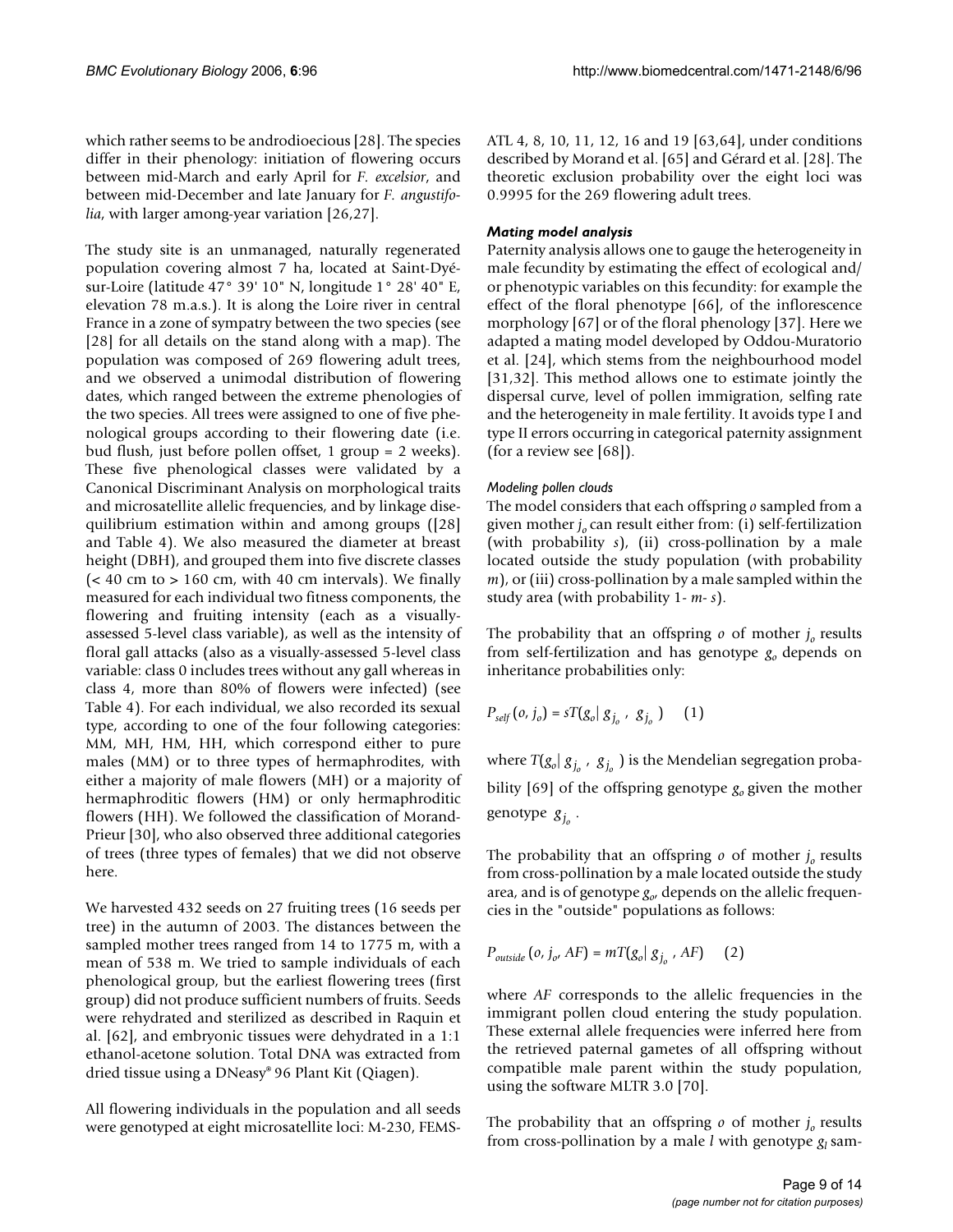pled within the set Ψ of males occurring in the study population, and has the genotype *go* depends on the contribution of male *l* to the pollen cloud as follows:

$$
P_{inside}(o, j_o, \Psi) = (1 - m - s) \sum_{l \in \Psi} \pi_{j_o, l}(\theta_d, \mathbf{F}, \mathbf{G}) T(g_o \mid g_{j_o}, g_l)
$$
(3)

where  $\pi_{jk}$  ( $\theta_{d}$ , F, G) is the expected proportion of pollen emitted by male *k* in the local pollen cloud that fertilizes female *j*,  $θ$ <sub>*d*</sub> is a vector of dispersal parameters, F is a vector of fecundity parameters for all phenotypic classes of males (including parasite attack intensity). In addition to Oddou-Muratorio et al. [24], we included here a vector G containing the probabilities of mating between flowering classes (see below). The proportion  $\pi_{ik}$  depends (i) on the spatial location of trees (dispersal), via the probability  $p_{ik}$ that a pollen grain emitted by male *k* travels to mother *j*, computed from the dispersal kernel given below, (ii) on the phenotypic variables, via the fecundity function Φ*k* of male *k* and (iii) on flowering phenology (assortative mating) via the probability  $\gamma_{ki}$  that a pollen grain is emitted by male *k* when the ovules of mother *j* are receptive, following the equation:

$$
\pi_{jk} = \frac{\Phi_k \gamma_{kj} \rho_{jk}}{\sum_{l \in \Psi_M} \Phi_l \gamma_{lj} \rho_{jl}} \tag{4}
$$

The  $p_{ik}$ 's,  $\Phi_k$ 's and  $\gamma_{ki}$ 's are computed respectively from the dispersal kernel and the F and G vectors (see below).

#### *Model for the dispersal kernel*

We modeled pollen dispersal using a dispersal kernel  $p(.;x, y)$  that describes the probability for a pollen grain emitted in (0,0) to participate in the pollen cloud fertilizing a tree in (x, y) [7,42]. We used the family of exponential power functions:

$$
p(\theta_d; x, y) = \frac{b}{2\pi a^2 \Gamma(2/b)} \exp\left[-\left(\frac{\sqrt{x^2 + y^2}}{a}\right)^b\right]
$$
(5)

where  $\Gamma$  is the gamma function [71].  $\theta_d$  includes the parameters *a* and *b* for an exponential power dispersal kernel, but only *a* for a Gaussian or exponential dispersal kernel (for which *b* is set at 2 or 1 respectively, see [42]). The shape parameter *b* affects the tail of the dispersal function and the scale parameter *a* is homogeneous to a distance [72]. The mean distance δ traveled by a pollen grain under the kernel  $p(a, b)$  is given by:

$$
\delta = a \frac{\Gamma(3/b)}{\Gamma(2/b)}\tag{6}
$$

For *b* < 1, the dispersal kernel is fat-tailed [72], i.e. it decreases more slowly at long distance than an exponential kernel, implying the possibility of long-distance dispersal. For  $b > 1$  (e.g.  $b = 2$  for the Gaussian model), the dispersal is thin-tailed, which implies much less long-distance dispersal events. For 1 <*b* < 2, the dispersal kernel is leptokurtic (i.e. a distribution with a high peak and fewer long-distance events than the Gaussian one) and it is platykurtic for *b* > 2 (i.e. a flat-topped distribution) (see [42]).

For each dispersal kernel, i.e. for each set of dispersal parameters  $\theta_d = (a, b)$ , the probability  $p_{ik}$  used in equation (4) that a pollen grain emitted by male *k* travels to mother *j* is given by  $p_{jk}$  =  $p(\theta_{d^j} x_k \text{-} x_{j^{\prime}} \gamma_k \text{-} y_j)$ . We thus assume that pollen emitted by each sampled male tree disperses according to the same dispersal kernel  $p(\theta_d; x, y)$ .

#### *Model for male fecundities*

Male fecundity was modeled following Oddou-Muratorio et al. [24], considering discrete classes for both phenotypic traits and gall attacks. Denote  $f_c^i$  is the relative fecundity of a male belonging to the *c*th class of a given trait *i*. The fecundity  $\Phi_k$  of a male *k* is thus given by  $f_{c(k)}^i$ where  $c(k)$  is the phenotypic class to which male  $k$ belongs. We did not consider any interaction effect between phenotypic traits and gall attacks: for example, the fecundity of a male belonging to class *c*(*k*) of flowering intensity (trait 1) and suffering a level *e*(*k*) of gall attacks (trait 5) is thus simply:  $\Phi_k = f_{c(k)}^1 * f_{e(k)}^5$ . All relative fecundities  $f_c^i$ 's of the different phenotypic classes of males are stored in the vector F.

#### *Models for flowering phenology*

We modeled the flowering phenology in two different ways. In *model 1*, we modeled the relative flowering phenology considering the phenological differences between pollen-emitting and pollen-recipient trees to assess the strength of assortative mating. In that case, we define  $g_d$  as the relative male success of a tree at siring offspring on another tree when the phenological difference between the two trees is *d*. The relative male fecundity  $\gamma_{ki}$  of tree *k* on tree *j* is thus  $g_{d(kj)}$ , where  $d(kj)$  is the difference in phenology between pollen-emitting tree *k* and pollen-recipient tree *j*, *d*(*kj*) being zero if *k* and *j* flower simultaneously, positive if the pollen-emitting tree *k* flowers before the pollen-recipient tree *j* and negative if *k* flowers after *j*. The vector G contains all *gd* 's.

In *model 2*, we applied to the phenology the approach described above for other phenotypic traits to assess the overall relative male mating success of the different phenological groups on all mothers of the population. In that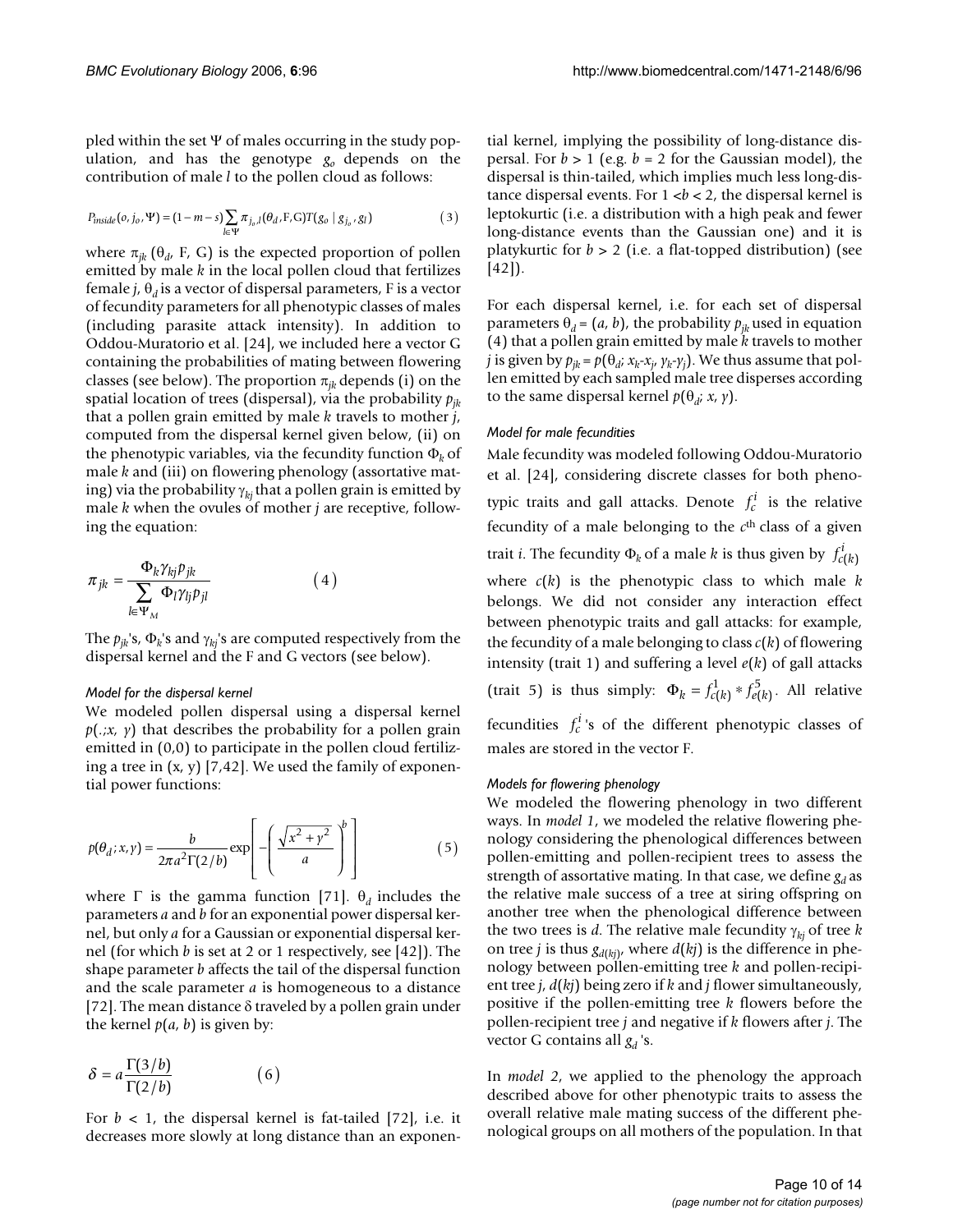case, the vector G, containing the relative fecundities of the different phenological groups, is defined in the same manner as F.

# *Joint estimation of the dispersal kernel, male fecundities and phenological assortative mating*

We used a maximum likelihood approach to estimate jointly the vector of dispersal parameters  $(\theta_d)$ , the vector of the relative male fecundities of the different phenotypic classes and infection intensities (F), the vector of the relative fecundities of different classes of flowering time or flowering time differences (G), the selfing rate (*s*) and pollen immigration rate (*m*). The log-likelihood function of all observed progenies collected from females, given the above model is given by:

$$
\log L(\theta_d, \mathcal{F}, \mathcal{G}, s, m) = \sum_{o=1}^{o} \log \left[ P_{self}(o, j_o) + P_{inside}(o, j_o, \Psi) + P_{outside}(o, j_o, AF) \right]
$$
(7)

Equation (7) assumes that all fertilization events are independent of each other.

#### *Statistical analyses*

All analyses described below were performed using Mathematica 5.0 (Wolfram Research Inc.). Notebooks are available upon request from PRG.

#### *Fits*

All fits were achieved by maximizing the log-likelihood of equation (7) following a quasi-Newton algorithm. For the exponential power dispersal kernel parameters, we estimated the mean dispersal distance  $\delta$  and the shape parameter *b* rather than *a* and *b*. To ensure numerical convergence, parameters *m* and *s* were transformed through a logit function  $[m = e^{m} / (1 + e^{m})$  and  $s = e^{s} /$ (1+e*<sup>s</sup>*' )] and male fecundity parameters were transformed through  $f_{c(k)} = 10^{f'_{c(k)}}$ .

# *Confidence intervals*

We obtained the 95% likelihood-profile confidence intervals for δ and *b*, by plotting contour plots of the likelihood function [73]. For the vectors of parameters F and G (male fecundities and flowering phenology), and for the parameters *m* and *s*, we derived 95% confidence intervals by computing the asymptotic Gaussian variance-covariance matrix, which is the inverse of the Fisher's information matrix (i.e. the opposite of the expectation of secondorder partial derivatives of the log-likelihood function with respect to all couples of parameters) [73]. As these parameters were estimated through a transformation function, we first computed a symmetric Gaussian asymptotic interval for the transformed parameters (*m*', *s*' and *f*') by using a delta method [73]. We then obtained asymmetric confidence intervals for the parameters of interest (*m*,

*s*, and *f*) by the reverse transformation of the bounds of the intervals.

#### *Tests*

We tested for the effect of dispersal kernel, spatial and temporal non-random mating, and of the variation in phenotypic traits and gall attacks on male mating success, by building several corresponding nested models from equation (4) and using likelihood-ratio tests (LRT) in a type III approach [24].

#### *Effect of genotyping error*

To account for possible genotyping error, we re-computed the Mendelian transition probabilities allowing an error of  $\pm$  1 microsatellite repeat unit for genotypes of all males at all loci (see Appendix). All models described above were then used with the modified log-likelihood accounting for a fixed mistyping rate, either a low rate of 0.01%, or a relatively high rate of 2.5%.

#### *Effective male population density*

The reduction in effective male population density can have strong consequences: it may for example increase drift in natural populations and influence the rate of accumulation of beneficial and deleterious mutations [24,74]. In fact, unequal male fecundities and asynchronous flowering may drastically reduce the effective male population density [74]. Using male fecundities estimated as described above, we thus estimated the reduction in effective male population density caused by heterogeneity in male fecundity under the complete model following Oddou-Muratorio et al. [24]. This density is defined by *dem*  $N_{em}/A$ , where  $N_{em}$  is the effective male population size (i.e. the inverse of the probability that two pollen grains come from the same male) and *A* is the area covered by the study population. The reduction in effective male population density can be expressed as:

$$
\frac{d_{em}}{d_{obs}} = \frac{1}{N} \frac{\left(\sum_{k \in \Psi} \left(\prod_{i=1}^{n} f_{c(k)}^{i}\right)\right)^{2}}{\sum_{k \in \Psi} \left(\prod_{i=1}^{n} f_{c(k)}^{i}\right)^{2}}
$$
(8)

where  $d_{obs}$  is the observed male population density,  $f_{c(k)}^i$ is the fecundity of male  $k$  belonging to the  $c<sup>th</sup>$  class of the phenotypic trait *i*, and *n* is the number of traits under consideration. We also estimated the reduction in effective male population density due to dispersal features and phenology, including in the above sums all  $p_{jk}$ 's and all  $g_{d(kj)}$ 's.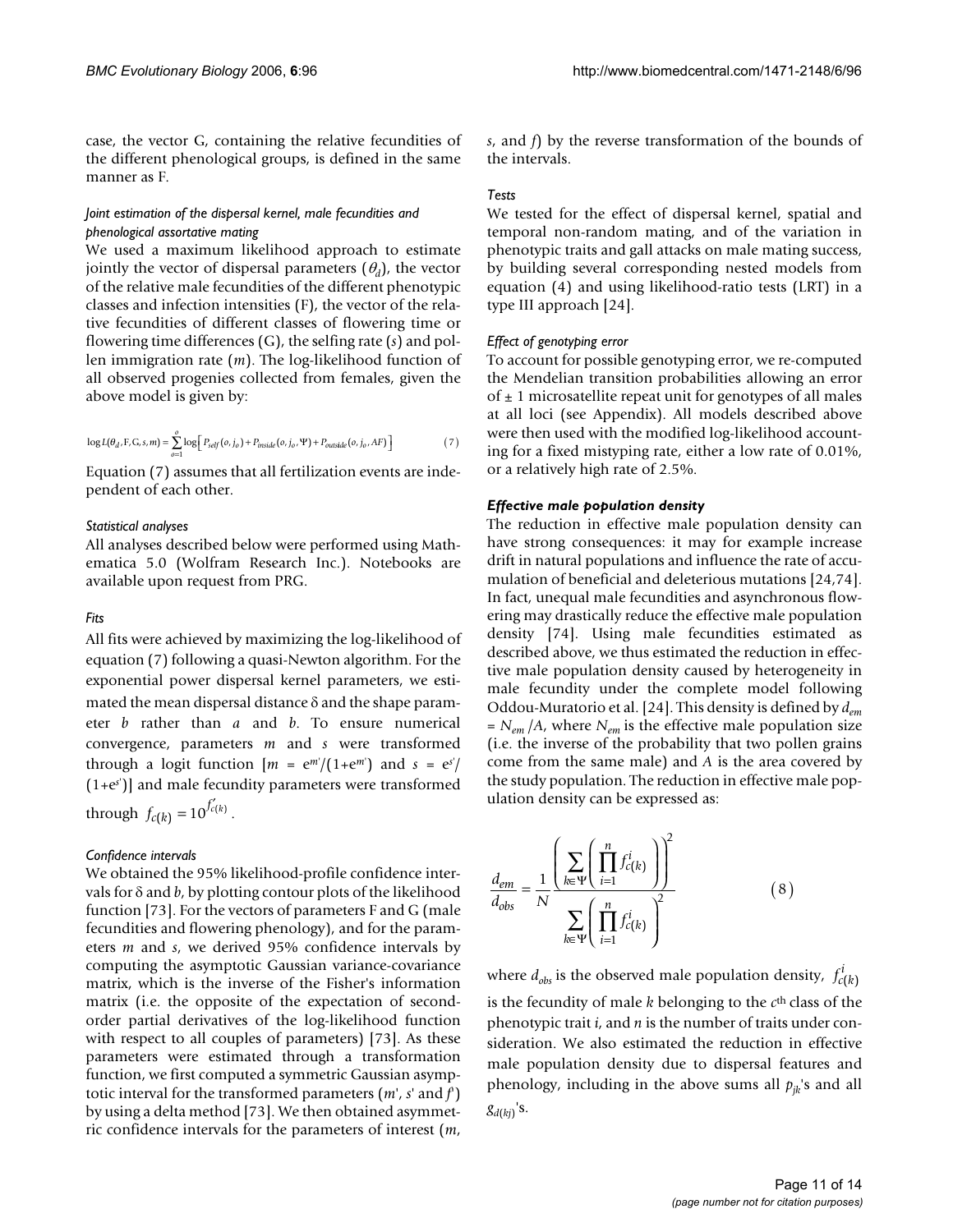#### *Estimation of selfing rates within phenological groups*

We performed a mixed-mating model analysis using the software MLTR 3.0 [70], to assess the relation between selfing rate and flowering time, by estimating the mean outcrossing rates  $t_m$  in each phenological group (from the second to the fifth, because we had no seeds for the first group) from the multilocus genotypes of the seeds harvested on the mother trees, using an EM algorithm. Standard errors were computed by performing 1000 bootstrap replicates using families as resampling units. We also estimated the family-level  $t_m$  values (i.e. the mean outcrossing rates among seeds harvested from each mother-tree) [70].

# **Authors' contributions**

NFL initiated the project. PRG and JFFM conceived the sampling design, collected samples and field data. PRG carried out the microsatellite genotyping. PRG, EKK and FA developed the statistical model adapted to this data set. PRG, FA, EKK, JFFM and NFL interpreted the results and wrote the paper. All authors read and approved the final manuscript.

# **Appendix**

#### *Modelling the genotyping error rate*

If  $\alpha$  was the error rate and if the paternal allele of the offspring was unambiguously known, we assigned as father with a probability  $\alpha$ , a male homozygous for an allele that differ by 1 repeat unit from the offspring, and with a probability  $1-2\alpha$ , a male homozygous for the same allele.

This means that in equation 8, the standard transition probabilities  $T(g_o | g_{j_o} , g_l)$  defined by Meagher (1986)

were **replaced** by

$$
T(g_o \mid g_{j_o}, g_l) = \prod_{loci} T_{loc}(g_{o,loc} \mid g_{j_o,loc}, g_{l,loc})\,, \quad \text{where} \quad \text{for}
$$

each locus *loc*, and with the notations from [70]:

$$
T_{loc}(\{o_1,o_2\} \mid \{m_1,m_2\},\{f_1,f_2\}) = \frac{D_{o_1}^{m_1m_2}\tilde{D}_{o_2}^{f_1f_2} + D_{o_2}^{m_1m_2}\tilde{D}_{o_1}^{f_1f_2}}{\left(1+\delta_{o_1o_2}\right)},
$$

with 
$$
\delta_{ij} = 1
$$
 if  $i = j$  and 0 if  $i \neq j$ ,  $D_0^{m_1 m_2} = \left(\frac{\delta_{om_1} + \delta_{om_2}}{2}\right)$  is

the Mendelian contribution from the mother, without any mistyping, and the contribution from the father accounting for possible mistyping:

$$
\tilde{D}_o^{f_1f_2}=\left(\frac{(\alpha\delta_{of_1+1}+\alpha\delta_{of_1-1}+(1-2\alpha)\delta_{of_1})+(\alpha\delta_{of_2+1}+\alpha\delta_{of_2-1}+(1-2\alpha)\delta_{of_2})}{2}\right)
$$

#### **Acknowledgements**

We would like to thank Louis Nowak for field assistance, and Céline Devaux, Sylvain Billiard, Emmanuelle Porcher, Jacqui Shykoff and two anonymous reviewers for helpful discussions and comments on earlier versions of the manuscript. We also thank Sabrina Davis for language corrections. PRG received financial support from the French Ministry of Education and the French Institute for Biodiversity (IFB). This work was funded by the DGFAR (Ministry of Agriculture), IFB and European Union (RAP Project QLK5-2001-00631) grants to NFL and FA. JFFM benefited from post-doctoral fellowships from the EU and IFB.

#### **References**

- 1. Arnold ML: **Natural hybridization and evolution.** In *Oxford Series in Ecology and Evolution* Edited by: May RM, Harvey PH. New York , Oxford University Press; 1997:215 p..
- 2. Barton NH: **[The role of hybridization in evolution.](http://www.ncbi.nlm.nih.gov/entrez/query.fcgi?cmd=Retrieve&db=PubMed&dopt=Abstract&list_uids=11298968)** *Mol Ecol* 2001, **10:**551-568.
- 3. Coyne JA, Orr HA: **Speciation.** Sunderland, MA, USA , Sinauer Associates Inc.; 2004.
- 4. Rundle HD, Nosil P: **Ecological speciation.** *Ecol Letters* 2005, **8:**336-352.
- 5. Austerlitz F, Mariette S, Machon N, Gouyon PH, Godelle B: **[Effects](http://www.ncbi.nlm.nih.gov/entrez/query.fcgi?cmd=Retrieve&db=PubMed&dopt=Abstract&list_uids=10757772) [of colonization processes on genetic diversity: differences](http://www.ncbi.nlm.nih.gov/entrez/query.fcgi?cmd=Retrieve&db=PubMed&dopt=Abstract&list_uids=10757772)** [between annual plants and tree species.](http://www.ncbi.nlm.nih.gov/entrez/query.fcgi?cmd=Retrieve&db=PubMed&dopt=Abstract&list_uids=10757772) **154:**1309-1321.
- 6. Austerlitz F, Garnier-Géré P: **[Modelling the impact of coloniza](http://www.ncbi.nlm.nih.gov/entrez/query.fcgi?cmd=Retrieve&db=PubMed&dopt=Abstract&list_uids=12692580)tion on genetic diversity and differentiation of forest trees: [interaction of life cycle, pollen flow and seed long-distance](http://www.ncbi.nlm.nih.gov/entrez/query.fcgi?cmd=Retrieve&db=PubMed&dopt=Abstract&list_uids=12692580) [dispersal.](http://www.ncbi.nlm.nih.gov/entrez/query.fcgi?cmd=Retrieve&db=PubMed&dopt=Abstract&list_uids=12692580)** *Heredity* 2003, **90:**282-290.
- 7. Klein EK, Lavigne C, Gouyon PH: **[Mixing of propagules from dis](http://www.ncbi.nlm.nih.gov/entrez/query.fcgi?cmd=Retrieve&db=PubMed&dopt=Abstract&list_uids=16504013)[crete sources at long distance: comparing a dispersal tail to](http://www.ncbi.nlm.nih.gov/entrez/query.fcgi?cmd=Retrieve&db=PubMed&dopt=Abstract&list_uids=16504013) [an exponential.](http://www.ncbi.nlm.nih.gov/entrez/query.fcgi?cmd=Retrieve&db=PubMed&dopt=Abstract&list_uids=16504013)** *BMC Ecol* 2006, **6:**3.
- 8. Sork VL, Nason J, Campbell DR, Fernandez JF: **[Landscape](http://www.ncbi.nlm.nih.gov/entrez/query.fcgi?cmd=Retrieve&db=PubMed&dopt=Abstract&list_uids=10354623) [approaches to historical and contemporary gene flow in](http://www.ncbi.nlm.nih.gov/entrez/query.fcgi?cmd=Retrieve&db=PubMed&dopt=Abstract&list_uids=10354623) [plants.](http://www.ncbi.nlm.nih.gov/entrez/query.fcgi?cmd=Retrieve&db=PubMed&dopt=Abstract&list_uids=10354623)** *Trends Ecol Evol* 1999, **14(6):**219-224.
- 9. Cheptou PO, Lepart J, Escarre J: **Mating system variation along a successional gradient in the allogamous and colonizing plant Crepis sancta (Asteraceae).** *J Evol Biol* 2002, **15:**753-762.
- 10. Goodwillie C, Kalisz S, Eckert CG: **The evolutionary enigma of mixed mating systems in plants: occurrence, theoretical explanations, and empirical evidence.** *Annu Rev Ecol Evol Syst* 2005, **36:**47-79.
- 11. Jarne P, Charlesworth D: **The evolution of the selfing rate in functionally hermaphrodite plants and animals.** *Annu Rev Ecol Syst* 1993, **24:**441-466.
- 12. McNeilly T, Antonovics J: **Evolution in closely adjacent plant populations. IV. Barriers to gene flow.** *Heredity* 1968, **23:**205-218.
- 13. Silvertown J, Servaes C, Biss P, Macleod D: **[Reinforcement of](http://www.ncbi.nlm.nih.gov/entrez/query.fcgi?cmd=Retrieve&db=PubMed&dopt=Abstract&list_uids=15999138) [reproductive isolation between adjacent populations in the](http://www.ncbi.nlm.nih.gov/entrez/query.fcgi?cmd=Retrieve&db=PubMed&dopt=Abstract&list_uids=15999138) [Park Grass Experiment.](http://www.ncbi.nlm.nih.gov/entrez/query.fcgi?cmd=Retrieve&db=PubMed&dopt=Abstract&list_uids=15999138)** *Heredity* 2005, **95:**198-205.
- 14. Lamont BB, He T, Enright NJ, Krauss SL, Miller BP: **[Anthropogenic](http://www.ncbi.nlm.nih.gov/entrez/query.fcgi?cmd=Retrieve&db=PubMed&dopt=Abstract&list_uids=14632219) [disturbance promotes hybridization between Banksia spe](http://www.ncbi.nlm.nih.gov/entrez/query.fcgi?cmd=Retrieve&db=PubMed&dopt=Abstract&list_uids=14632219)[cies by altering their biology.](http://www.ncbi.nlm.nih.gov/entrez/query.fcgi?cmd=Retrieve&db=PubMed&dopt=Abstract&list_uids=14632219)** *J Evol Biol* 2003, **16:**551-557.
- 15. Hendry AP, Day T: **[Population structure attributable to repro](http://www.ncbi.nlm.nih.gov/entrez/query.fcgi?cmd=Retrieve&db=PubMed&dopt=Abstract&list_uids=15773924)[ductive time: isolation by time and adaptation by time.](http://www.ncbi.nlm.nih.gov/entrez/query.fcgi?cmd=Retrieve&db=PubMed&dopt=Abstract&list_uids=15773924)** *Mol Ecol* 2005, **14:**901-916.
- 16. Fox GA: **Assortative mating and plant phenology: evolutionary and practical consequences.** *Evol Ecol Res* 2003, **5:**1-18.
- 17. Weis AE, Winterer J, Vacher C, Kossler TM, Young CA, Le Buhn GL: **Phenological assortative mating in flowering plants: the nature and consequences of its frequency-dependence.** *Evol Ecol Res* 2005, **7:**161-181.
- 18. Cruzan MB, Arnold ML: **Assortative mating and natural selection in an Iris hybrid zone.** *Evolution* 1994, **48:**1946-1958.
- 19. Bacilieri R, Ducousso A, Petit RJ, Kremer A: **Mating system and asymmetric hybridization in a mixed stand of european oaks.** *Evolution* 1996, **50(2):**900-908.
- 20. Cornman RS, Burke JM, Wesselingh RA, Arnold ML: **[Contrasting](http://www.ncbi.nlm.nih.gov/entrez/query.fcgi?cmd=Retrieve&db=PubMed&dopt=Abstract&list_uids=15696746) [genetic structure of adults and progeny in a Louisiana Iris](http://www.ncbi.nlm.nih.gov/entrez/query.fcgi?cmd=Retrieve&db=PubMed&dopt=Abstract&list_uids=15696746) [hybrid population.](http://www.ncbi.nlm.nih.gov/entrez/query.fcgi?cmd=Retrieve&db=PubMed&dopt=Abstract&list_uids=15696746)** *Evolution* 2004, **58(12):**2669-2681.
- 21. Valbuena-Carabaña M, González-Martínez SC, Sork VL, Collada C, Soto A, Goicoechea PG, Gil L: **[Gene flow and hybridization in a](http://www.ncbi.nlm.nih.gov/entrez/query.fcgi?cmd=Retrieve&db=PubMed&dopt=Abstract&list_uids=16249802) [mixed oak forest \(Quercus pyrenaica Willd. and Quercus](http://www.ncbi.nlm.nih.gov/entrez/query.fcgi?cmd=Retrieve&db=PubMed&dopt=Abstract&list_uids=16249802) [petraea \(Matts.\) Liebl.\) in central Spain.](http://www.ncbi.nlm.nih.gov/entrez/query.fcgi?cmd=Retrieve&db=PubMed&dopt=Abstract&list_uids=16249802)** *Heredity* 2005, **95:**457-465.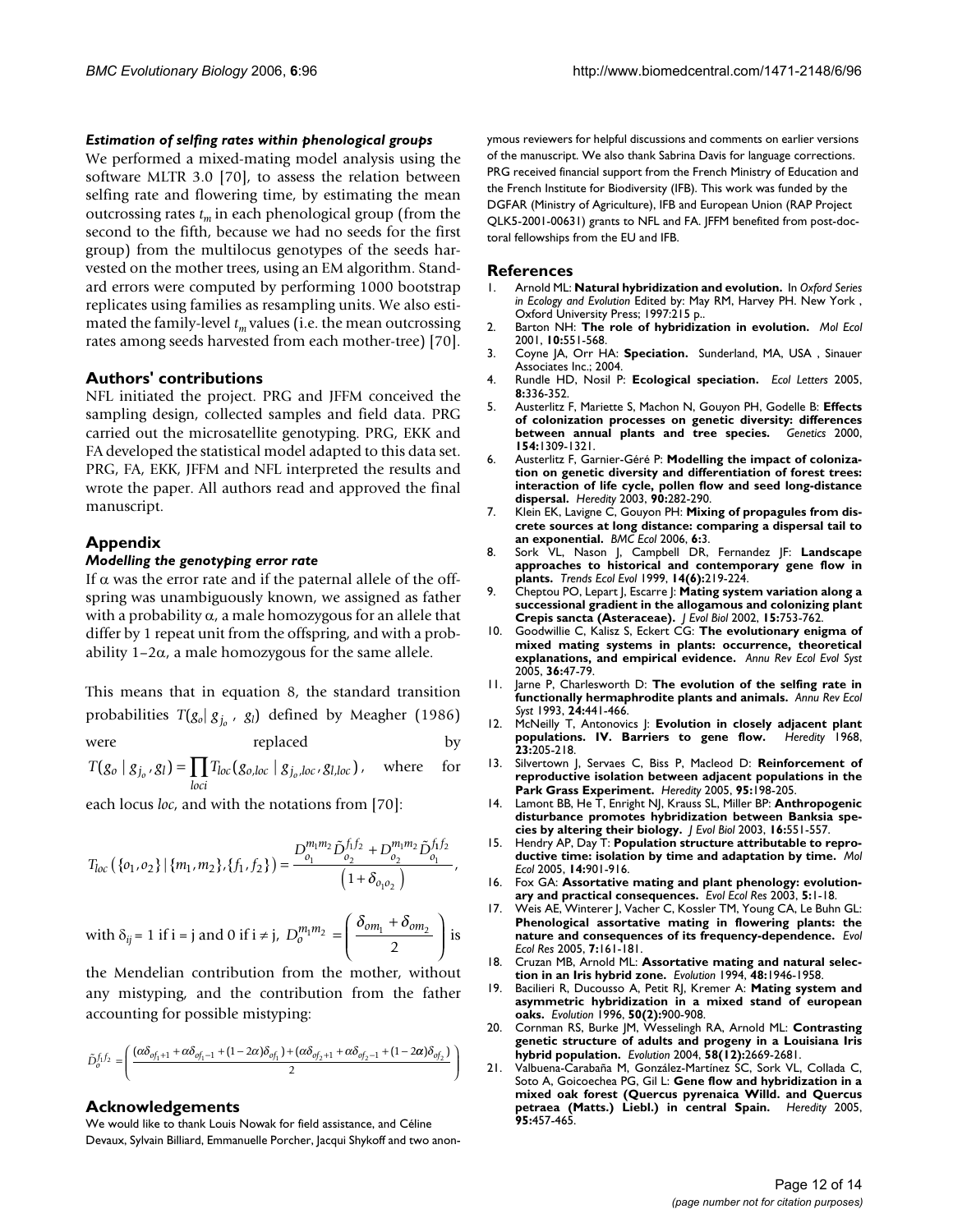- 22. Nürnberger BD, Barton NH, Kruuk LEB, Vines TH: **[Mating pat](http://www.ncbi.nlm.nih.gov/entrez/query.fcgi?cmd=Retrieve&db=PubMed&dopt=Abstract&list_uids=15536484)[terns in a hybrid zone of fire-bellied toads \(Bombina\): infer](http://www.ncbi.nlm.nih.gov/entrez/query.fcgi?cmd=Retrieve&db=PubMed&dopt=Abstract&list_uids=15536484)[ences from adult and full-sib genotypes.](http://www.ncbi.nlm.nih.gov/entrez/query.fcgi?cmd=Retrieve&db=PubMed&dopt=Abstract&list_uids=15536484)** *Heredity* 2005, **94:**247-257.
- 23. Weis AE: **[Direct and indirect assortative mating: a multivari](http://www.ncbi.nlm.nih.gov/entrez/query.fcgi?cmd=Retrieve&db=PubMed&dopt=Abstract&list_uids=15842483)[ate approach to plant flowering schedules.](http://www.ncbi.nlm.nih.gov/entrez/query.fcgi?cmd=Retrieve&db=PubMed&dopt=Abstract&list_uids=15842483)** *J Evol Biol* 2005, **18:**536-546.
- 24. Oddou-Muratorio S, Klein EK, Austerlitz F: **[Pollen flow in the wild](http://www.ncbi.nlm.nih.gov/entrez/query.fcgi?cmd=Retrieve&db=PubMed&dopt=Abstract&list_uids=16313604)service tree, Sorbus torminalis (L.) Crantz. II. Pollen disper[sal and heterogeneity in mating success inferred from](http://www.ncbi.nlm.nih.gov/entrez/query.fcgi?cmd=Retrieve&db=PubMed&dopt=Abstract&list_uids=16313604) [parent–offspring analysis.](http://www.ncbi.nlm.nih.gov/entrez/query.fcgi?cmd=Retrieve&db=PubMed&dopt=Abstract&list_uids=16313604)** *Mol Ecol* 2005, **14:**4441-4452.
- 25. Fernandez-Manjarrés JF, Gérard PR, Dufour J, Raquin C, Frascaria-Lacoste N: **[Differential patterns of morphological and molec](http://www.ncbi.nlm.nih.gov/entrez/query.fcgi?cmd=Retrieve&db=PubMed&dopt=Abstract&list_uids=16968268)ular hybridization between Fraxinus excelsior L. and F. [angustifolia Vahl. \(Oleaceae\) in Eastern and Western](http://www.ncbi.nlm.nih.gov/entrez/query.fcgi?cmd=Retrieve&db=PubMed&dopt=Abstract&list_uids=16968268) [France.](http://www.ncbi.nlm.nih.gov/entrez/query.fcgi?cmd=Retrieve&db=PubMed&dopt=Abstract&list_uids=16968268)** *Mol Ecol* 2006, **15:**3245-3257.
- 26. Jato V, Rodriguez-Rajo FJ, Dacosta N, Aira MJ: **Heat and chill requirements of Fraxinus flowering in Galicia (NW Spain).** *Grana* 2004, **43:**217-223.
- 27. Raquin C, Brachet S, Jeandroz S, Vedel F, Frascaria-Lacoste N: Com**bined analyses of microsatellite and RAPD markers demonstrate possible hybridisation between Fraxinus excelsior L. and Fraxinus angustifolia Vahl.** *For Genet* 2002, **9(2):**103-111.
- 28. Gérard PR, Fernandez-Manjarrés JF, Frascaria-Lacoste N: **[Temporal](http://www.ncbi.nlm.nih.gov/entrez/query.fcgi?cmd=Retrieve&db=PubMed&dopt=Abstract&list_uids=17032264) [cline in a hybrid zone population between Fraxinus excelsior](http://www.ncbi.nlm.nih.gov/entrez/query.fcgi?cmd=Retrieve&db=PubMed&dopt=Abstract&list_uids=17032264) [L. and F. angustifolia Vahl.](http://www.ncbi.nlm.nih.gov/entrez/query.fcgi?cmd=Retrieve&db=PubMed&dopt=Abstract&list_uids=17032264)** *Mol Ecol* 2006, **15:**3655-3667.
- 29. Bacles CFE, Burczyk J, Lowe AJ, Ennos RA: **[Historical and contem](http://www.ncbi.nlm.nih.gov/entrez/query.fcgi?cmd=Retrieve&db=PubMed&dopt=Abstract&list_uids=16136798)[porary mating patterns in remnant populations of the forest](http://www.ncbi.nlm.nih.gov/entrez/query.fcgi?cmd=Retrieve&db=PubMed&dopt=Abstract&list_uids=16136798) [tree Fraxinus excelsior L.](http://www.ncbi.nlm.nih.gov/entrez/query.fcgi?cmd=Retrieve&db=PubMed&dopt=Abstract&list_uids=16136798)** *Evolution* 2005, **59:**979-990.
- 30. Morand-Prieur ME: **Evolution et maintien d'un système de reproduction polymorphe. Approche génétique et écologique de la polygamie chez le frêne commun, Fraxinus excelsior L.** Paris , ENGREF Paris; 2003:95 p..
- 31. Adams WT, Birkes DS: **Estimating mating patterns in forest tree populations.** In *Biochemical markers in the population genetics of forest trees* Edited by: Fineschi S, Malvolti ME, Cannata F, Hattemer HH. The Hague, Netherlands , SPB Academic Publishing; 1991:157-172.
- 32. Burczyk J, Koralewski TE: **[Parentage versus two-generation](http://www.ncbi.nlm.nih.gov/entrez/query.fcgi?cmd=Retrieve&db=PubMed&dopt=Abstract&list_uids=15969732) [analyses for estimating pollen-mediated gene flow in plant](http://www.ncbi.nlm.nih.gov/entrez/query.fcgi?cmd=Retrieve&db=PubMed&dopt=Abstract&list_uids=15969732) [populations.](http://www.ncbi.nlm.nih.gov/entrez/query.fcgi?cmd=Retrieve&db=PubMed&dopt=Abstract&list_uids=15969732)** *Mol Ecol* 2005, **14:**2525-2537.
- 33. Araki H, Blouin MS: **[Unbiased estimation of relative reproduc](http://www.ncbi.nlm.nih.gov/entrez/query.fcgi?cmd=Retrieve&db=PubMed&dopt=Abstract&list_uids=16262861)[tive success of different groups: evaluation and correction of](http://www.ncbi.nlm.nih.gov/entrez/query.fcgi?cmd=Retrieve&db=PubMed&dopt=Abstract&list_uids=16262861) [bias caused by parentage assignment errors.](http://www.ncbi.nlm.nih.gov/entrez/query.fcgi?cmd=Retrieve&db=PubMed&dopt=Abstract&list_uids=16262861)** *Mol Ecol* 2005, **14:**4097-4109.
- 34. Slavov GT, Howe GT, Gyaourova AV, Birkes DS, Adams WT: **[Esti](http://www.ncbi.nlm.nih.gov/entrez/query.fcgi?cmd=Retrieve&db=PubMed&dopt=Abstract&list_uids=16101777)[mating pollen flow using SSR markers and paternity exclu](http://www.ncbi.nlm.nih.gov/entrez/query.fcgi?cmd=Retrieve&db=PubMed&dopt=Abstract&list_uids=16101777)[sion: accounting for mistyping.](http://www.ncbi.nlm.nih.gov/entrez/query.fcgi?cmd=Retrieve&db=PubMed&dopt=Abstract&list_uids=16101777)** *Mol Ecol* 2005, **14:**3109-3121.
- 35. Oddou-Muratorio S, Houot ML, Demesure-Musch B, Austerlitz F: **Pollen flow in the wildservice tree, Sorbus torminalis (L.) [Crantz. I. Evaluating the paternity analysis procedure in con](http://www.ncbi.nlm.nih.gov/entrez/query.fcgi?cmd=Retrieve&db=PubMed&dopt=Abstract&list_uids=14629357)[tinuous populations.](http://www.ncbi.nlm.nih.gov/entrez/query.fcgi?cmd=Retrieve&db=PubMed&dopt=Abstract&list_uids=14629357)** *Mol Ecol* 2003, **12:**3427-3439.
- 36. Marshall TC, Slate J, Kruuk LEB, Pemberton JM: **[Statistical confi](http://www.ncbi.nlm.nih.gov/entrez/query.fcgi?cmd=Retrieve&db=PubMed&dopt=Abstract&list_uids=9633105)[dence for likelihood-based paternity inference in natural](http://www.ncbi.nlm.nih.gov/entrez/query.fcgi?cmd=Retrieve&db=PubMed&dopt=Abstract&list_uids=9633105) [populations.](http://www.ncbi.nlm.nih.gov/entrez/query.fcgi?cmd=Retrieve&db=PubMed&dopt=Abstract&list_uids=9633105)** *Mol Ecol* 1998, **7:**639-655.
- 37. Burczyk J, Prat D: **Male reproductive success in Pseudotsuga menziesii (Mirb.) Franco: the effects of spatial structure and flowering characteristics.** *Heredity* 1997, **79:**638-647.
- 38. Streiff R, Ducousso A, Lexer C, Steinkellner H, Gloessl J, Kremer A: **Pollen dispersal inferred from paternity analysis in a mixed oak stand of Quercus robur L. and Q. petraea (Matt.) Liebl.** *Mol Ecol* 1999, **8:**831-841.
- 39. Nurminiemi M, Tufto J, Nilsson NO, Rognli OA: **Spatial models of pollen dispersal in the forage grass meadow fescue.** *Evol Ecol* 1998, **12:**487-502.
- 40. Hardy OJ, González-Martínez SC, Fréville H, Boquien G, Mignot A, Colas B, Olivieri I: **[Fine-scale genetic structure and gene dis](http://www.ncbi.nlm.nih.gov/entrez/query.fcgi?cmd=Retrieve&db=PubMed&dopt=Abstract&list_uids=15271079)[persal in Centaurea corymbosa \(Asteraceae\). I. Pattern of](http://www.ncbi.nlm.nih.gov/entrez/query.fcgi?cmd=Retrieve&db=PubMed&dopt=Abstract&list_uids=15271079) [pollen dispersal.](http://www.ncbi.nlm.nih.gov/entrez/query.fcgi?cmd=Retrieve&db=PubMed&dopt=Abstract&list_uids=15271079)** *J Evol Biol* 2004, **17:**795-806.
- 41. Devaux C, Lavigne C, Falentin-Guyomarc'h H, Vautrin S, Lecomte J, Klein EK: **[High diversity of oilseed rape pollen clouds over an](http://www.ncbi.nlm.nih.gov/entrez/query.fcgi?cmd=Retrieve&db=PubMed&dopt=Abstract&list_uids=15969713) [agro-ecosystem indicates long-distance dispersal.](http://www.ncbi.nlm.nih.gov/entrez/query.fcgi?cmd=Retrieve&db=PubMed&dopt=Abstract&list_uids=15969713)** *Mol Ecol* 2005, **14:**2269-2280.
- 42. Austerlitz F, Dick CW, Dutech C, Klein EK, Oddou-Muratorio S, Smouse PE, Sork VL: **[Using genetic markers to estimate the](http://www.ncbi.nlm.nih.gov/entrez/query.fcgi?cmd=Retrieve&db=PubMed&dopt=Abstract&list_uids=15012767) [pollen dispersal curve.](http://www.ncbi.nlm.nih.gov/entrez/query.fcgi?cmd=Retrieve&db=PubMed&dopt=Abstract&list_uids=15012767)** *Mol Ecol* 2004, **13:**937-954.
- 43. Robledo-Arnuncio JJ, Gil L: **[Patterns of pollen dispersal in a](http://www.ncbi.nlm.nih.gov/entrez/query.fcgi?cmd=Retrieve&db=PubMed&dopt=Abstract&list_uids=15292910) [small population of Pinus sylvestris L. revealed by total](http://www.ncbi.nlm.nih.gov/entrez/query.fcgi?cmd=Retrieve&db=PubMed&dopt=Abstract&list_uids=15292910)[exclusion paternity analysis.](http://www.ncbi.nlm.nih.gov/entrez/query.fcgi?cmd=Retrieve&db=PubMed&dopt=Abstract&list_uids=15292910)** *Heredity* 2005, **94:**13-22.
- 44. Broyles SB: **[Hybrid bridges to gene flow: a case study in milk](http://www.ncbi.nlm.nih.gov/entrez/query.fcgi?cmd=Retrieve&db=PubMed&dopt=Abstract&list_uids=12449481)[weeds \(Asclepias\).](http://www.ncbi.nlm.nih.gov/entrez/query.fcgi?cmd=Retrieve&db=PubMed&dopt=Abstract&list_uids=12449481)** *Evolution* 2002, **56:**1943-1953.
- 45. Porcher E, Lande R: **[The evolution of self-fertilization and](http://www.ncbi.nlm.nih.gov/entrez/query.fcgi?cmd=Retrieve&db=PubMed&dopt=Abstract&list_uids=15842479) [inbreeding depression under pollen discounting and pollen](http://www.ncbi.nlm.nih.gov/entrez/query.fcgi?cmd=Retrieve&db=PubMed&dopt=Abstract&list_uids=15842479) [limitation.](http://www.ncbi.nlm.nih.gov/entrez/query.fcgi?cmd=Retrieve&db=PubMed&dopt=Abstract&list_uids=15842479)** *J Evol Biol* 2005, **18:**497-508.
- 46. Klinkhamer PGL, de Jong TJ, Metz H: **Sex and size in cosexual plants.** *Trends Ecol Evol* 1997, **12:**260-265.
- 47. Morand-Prieur ME, Raquin C, Shykoff JA, Frascaria-Lacoste N: **Males outcompete hermaphrodites for seed siring success in controlled crosses in the polygamous Fraxinus excelsior (Oleaceae).** *Am J Bot* 2003, **90(6):**949-953.
- 48. Charnov EL: **[The theory of sex allocation.](http://www.ncbi.nlm.nih.gov/entrez/query.fcgi?cmd=Retrieve&db=PubMed&dopt=Abstract&list_uids=7144766)** Princeton, NJ , Princeton University Press; 1982.
- 49. Klinkhamer PGL, De Jong TJ: **Evolutionary Ecology of Plant Reproductive Strategies.** Cambridge, UK , Cambridge University Press; 2005.
- 50. Cadet C, Metz JAJ, Klinkhamer PGL: **Size and the not-so-single sex: disentangling the effects of size and budget on sex allocation in hermaphrodites.** *Am Nat* 2004, **164:**779-792.
- 51. Campbell DR: **[Experimental tests of sex-allocation theory in](http://www.ncbi.nlm.nih.gov/entrez/query.fcgi?cmd=Retrieve&db=PubMed&dopt=Abstract&list_uids=10802547) [plants.](http://www.ncbi.nlm.nih.gov/entrez/query.fcgi?cmd=Retrieve&db=PubMed&dopt=Abstract&list_uids=10802547)** *Trends Ecol Evol* 2000, **15:**227-232.
- 52. Broyles SB, Wyatt R: **Paternity analysis in a natural population of Asclepias exaltata: multiple paternity, functional gender, and the "pollen-donation hypothesis".** *Evolution* 1990, **44:**1454-1468.
- 53. Conner JK, Rush S, Kercher S, Jennetten P: **Measurements of natural selection on floral traits in wild radish (Raphanus raphanistrum). II. Selection through lifetime male and total fitness.** *Evolution* 1996, **50:**1137-1146.
- 54. Devlin B, Ellstrand NC: **Male and female fertility variation in wild radish, a hermaphrodite.** *Am Nat* 1990, **136(1):**87-107.
- 55. Wardle P: **Biological flora of the British Isles. Fraxinus excelsior L.** *J Ecol* 1961, **49:**739-751.
- 56. Gérard PR, Fernandez-Manjarrés JF, Bertolino P, Dufour J, Raquin C, Frascaria-Lacoste N: **New insights in the recognition of the European ash species Fraxinus excelsior L. and Fraxinus angustifolia Vahl as useful tools for forest management.** *Ann For Sci* 2006, **63:**733-738.
- 57. Ferdy JB, Austerlitz F: **Extinction and introgression in a community of partially cross-fertile plant species.** *Am Nat* 2002, **160(1):**74-86.
- Jeandroz S, Roy A, Bousquet J: [Phylogeny and phylogeography of](http://www.ncbi.nlm.nih.gov/entrez/query.fcgi?cmd=Retrieve&db=PubMed&dopt=Abstract&list_uids=9126566) **the circumpolar genus Fraxinus (Oleaceae) based on Inter[nal Transcribed Spacer sequences of nuclear ribosomal](http://www.ncbi.nlm.nih.gov/entrez/query.fcgi?cmd=Retrieve&db=PubMed&dopt=Abstract&list_uids=9126566) [DNA.](http://www.ncbi.nlm.nih.gov/entrez/query.fcgi?cmd=Retrieve&db=PubMed&dopt=Abstract&list_uids=9126566)** *Mol Phylogenet Evol* 1997, **7(2):**241-251.
- 59. Picard JF: **A propos du frêne oxyphylle, Fraxinus angustifolia Vahl.** *Forêt-Entreprise* 1983, **83:**2-4.
- 60. Marigo G, Peltier JP, Girel J, Pautou G: **Success in the demographic expansion of Fraxinus excelsior L.** *Trees* 2000, **15:**1-13.
- 61. Binggeli P, Power J: **Gender variation in ash (Fraxinus excelsior L.).** [[http://members.tripod.co.uk/WoodyPlantEcology/species/](http://members.tripod.co.uk/WoodyPlantEcology/species/ash.htm) [ash.htm](http://members.tripod.co.uk/WoodyPlantEcology/species/ash.htm)].
- 62. Raquin C, Jung-Muller B, Dufour J, Frascaria-Lacoste N: **Rapid seedling obtaining from European ash species Fraxinus excelsior (L.) and Fraxinus angustifolia (Vahl.).** *Ann For Sci* 2002, **59:**219-224.
- 63. Brachet S, Jubier MF, Richard M, Jung-Muller B, Frascaria-Lacoste N: **[Rapid identification of microsatellite loci using 5' anchored](http://www.ncbi.nlm.nih.gov/entrez/query.fcgi?cmd=Retrieve&db=PubMed&dopt=Abstract&list_uids=9919704) [PCR in the common ash Fraxinus excelsior.](http://www.ncbi.nlm.nih.gov/entrez/query.fcgi?cmd=Retrieve&db=PubMed&dopt=Abstract&list_uids=9919704)** *Mol Ecol* 1999, **8:**157-168.
- Lefort F, Brachet S, Frascaria-Lacoste N, Edwards KJ, Douglas GC: **Identification and characterization of microsatellite loci in [ash \(Fraxinus excelsior L.\) and their conservation in the olive](http://www.ncbi.nlm.nih.gov/entrez/query.fcgi?cmd=Retrieve&db=PubMed&dopt=Abstract&list_uids=10434426) [family \(Oleaceae\).](http://www.ncbi.nlm.nih.gov/entrez/query.fcgi?cmd=Retrieve&db=PubMed&dopt=Abstract&list_uids=10434426)** *Mol Ecol* 1999, **8:**1075-1092.
- 65. Morand ME, Brachet S, Rossignol P, Dufour J, Frascaria-Lacoste N: **[A](http://www.ncbi.nlm.nih.gov/entrez/query.fcgi?cmd=Retrieve&db=PubMed&dopt=Abstract&list_uids=11918777) [generalized heterozygote deficiency assessed with microsat](http://www.ncbi.nlm.nih.gov/entrez/query.fcgi?cmd=Retrieve&db=PubMed&dopt=Abstract&list_uids=11918777)[ellites in French common ash populations.](http://www.ncbi.nlm.nih.gov/entrez/query.fcgi?cmd=Retrieve&db=PubMed&dopt=Abstract&list_uids=11918777)** *Mol Ecol* 2002, **11:**377-385.
- 66. Elle E, Meagher TR: **Sex allocation and reproductive success in the andromonoecious perennial Solanum carolinense. II. Paternity and functional gender.** *Am Nat* 2000, **156(6):**622-636.
- 67. Smouse PE, Meagher TR, Kobak CJ: **Parentage analysis in Chamaelirium luteum (L.) Gray (Liliaceae): why do some**